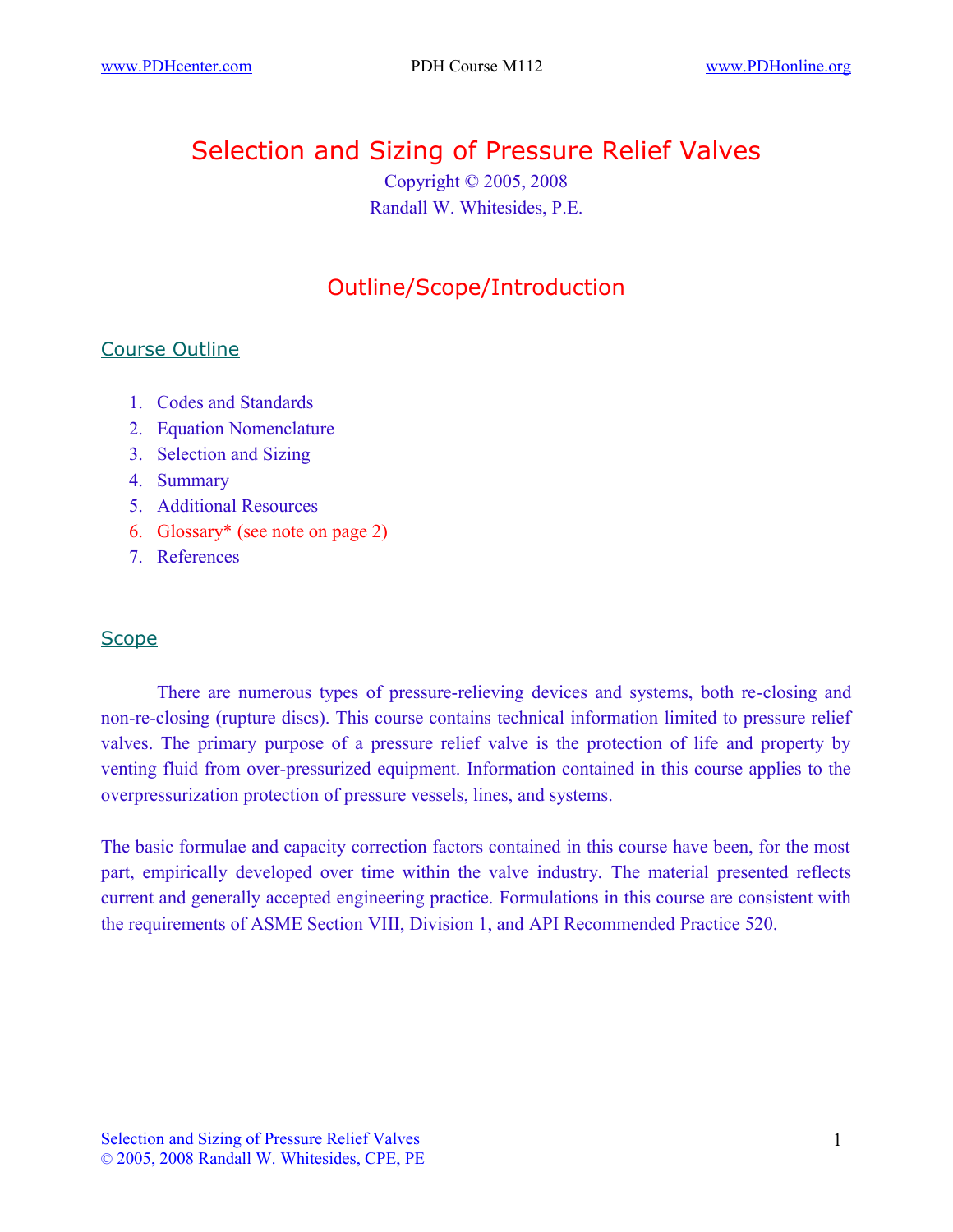## Introduction

The function of a *pressure relief valve* is to protect pressure vessels, piping systems, and other equipment from pressures exceeding their *design pressure* by more than a fixed, predetermined amount. The permissible amount of *accumulation* is covered by various codes and is a function of the type of equipment and the conditions causing the accumulation.

\*

**NOTE:** For ease of learning, the student is encouraged to print the glossary near the end of the course and while studying, refer to the definitions of bold italicized *words* or *phrases* when they are first encountered.

It is not the purpose of a pressure relief valve to control or regulate the pressure in the vessel or system that the valve protects, and it does not take the place of a control or regulating valve.

The aim of safety systems in processing plants is to prevent damage to equipment, avoid injury to personnel and to eliminate any risks of compromising the welfare of the community at large and the environment. Proper sizing, selection, manufacture, assembly, test, installation, and maintenance of a pressure relief valve are critical to obtaining maximum protection.

## Types, Design, and Construction

A pressure relief valve must be capable of operating at all times, especially during a period of power failure; therefore, the sole source of power for the pressure relief valve is the process fluid.

The pressure relief valve must open at a predetermined *set pressure*, flow a *rated capacity* at a specified *overpressure*, and *close* when the system pressure has returned to a safe level. Pressure relief valves must be designed with materials compatible with many process fluids from simple air and water to the most corrosive media. They must also be designed to operate in a consistently smooth manner on a variety of fluids and fluid phases. These design parameters lead to the wide array ray of pressure relief valve products available in the market today.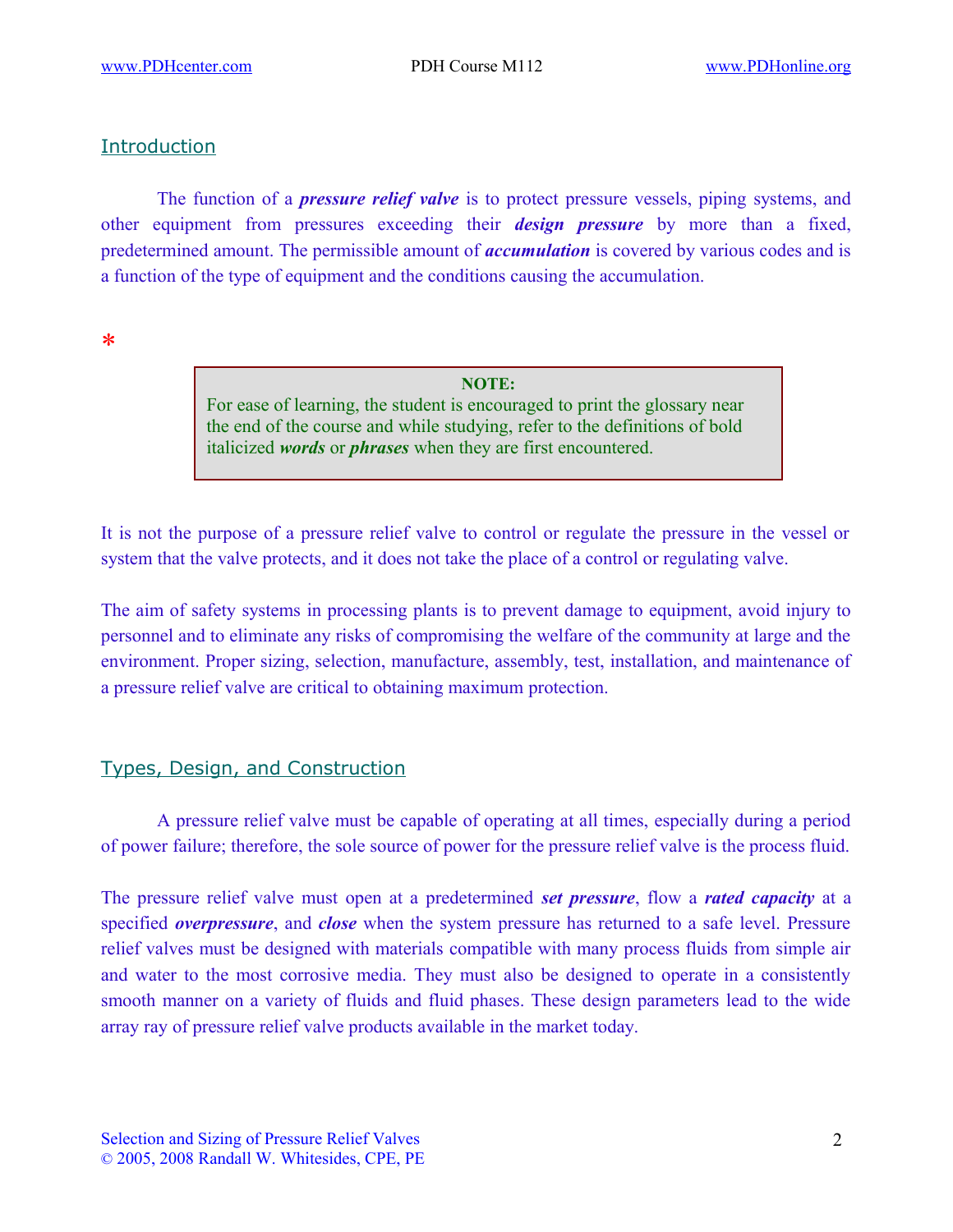

### **FIGURE 1 – TWO TYPES OF RELIEF VALVES**

The standard design *safety relief valve* is spring-loaded with an adjusting ring for obtaining the proper *blowdown* and is available with many optional accessories and design features. Refer to Figure 1 for cross-sectional views of typical valves. The bellows and balanced bellows design isolate the process fluid from the bonnet, the spring, the stem, and the stem bushing with a bellows element. Jacketed valve bodies are available for applications requiring steam or heat transfer mediums to maintain viscosity or prevent freezing. *Pilot-operated valves* are available with the set pressure and blowdown control located in a separate control pilot. This type of valve uses the line pressure through the control pilot to the piston in the main relief valve and thereby maintains a high degree of tightness, especially as the set pressure is being approached. Another feature of the pilotoperated valve is that it will permit a blowdown as low as 2 percent. The disadvantage of this type of valve is its vulnerability to contamination from foreign matter in the fluid stream.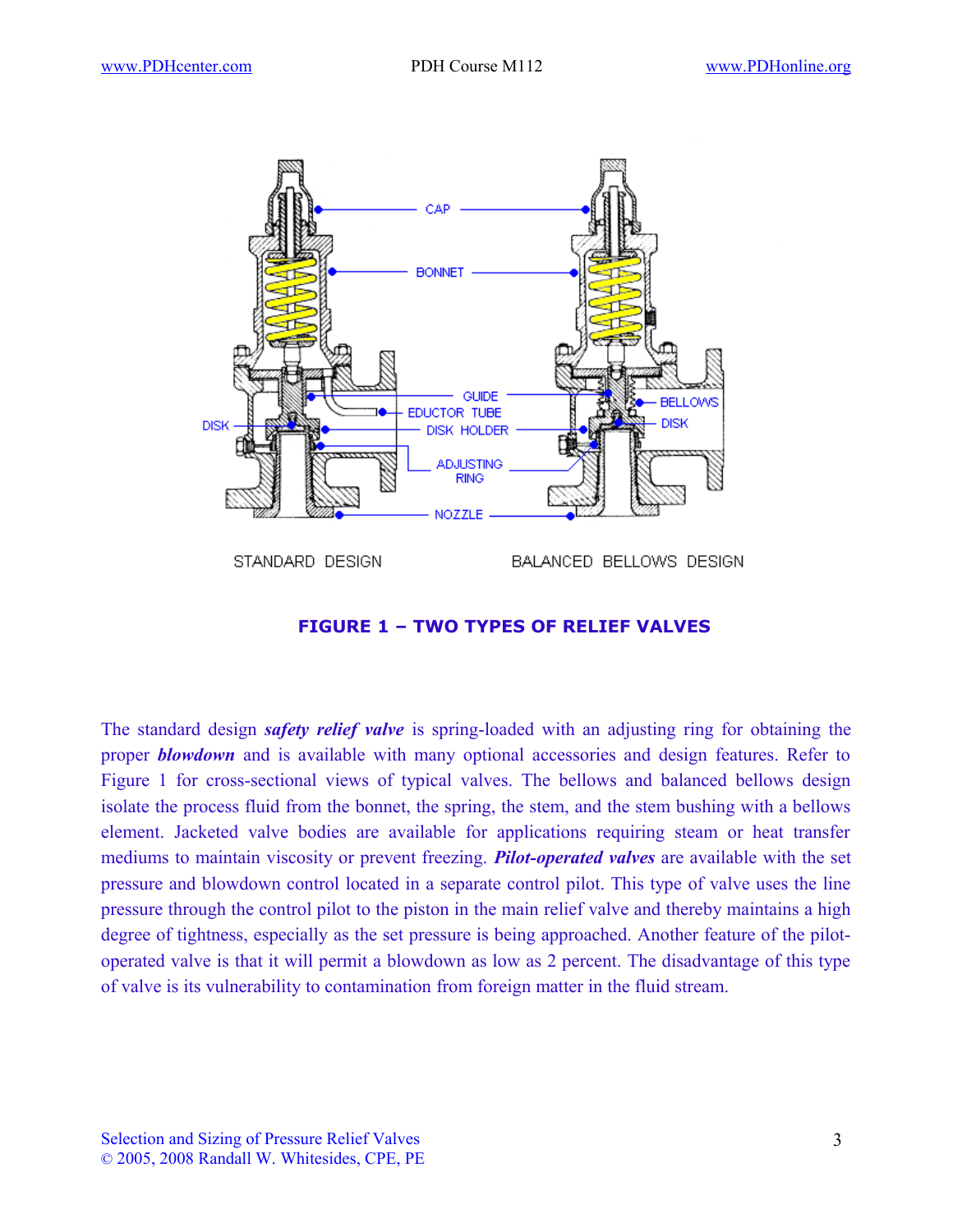## Codes and Standards

#### **Introduction**

Since pressure relief valves are safety devices, there are many Codes and Standards in place to control their design and application. The purpose of this section of the course is to familiarize the student with and provide a brief introduction to some of the Codes and Standards which govern the design and use of pressure relief valves. While this course scope is limited to ASME Section VIII, Division 1, the other Sections of the Code that have specific pressure relief valve requirements are listed below. The portions of the Code that are within the scope of this course are indicated in red:

#### List of Code Sections Pertaining to Pressure Relief Valves

| <b>Section I</b>          | <b>Power Boilers</b>                                            |
|---------------------------|-----------------------------------------------------------------|
| Section III, Division 1   | <b>Nuclear Power Plant Components</b>                           |
| <b>Section IV</b>         | <b>Heating Boilers</b>                                          |
| <b>Section VI</b>         | Recommended Rules for the Care and Operation of Heating Boilers |
| <b>Section VII</b>        | Recommended Rules for the Care of Power Boilers                 |
| Section VIII, Division 1  | <b>Pressure Vessels</b>                                         |
| Appendix 11               | <b>Capacity Conversions for Safety Valves</b>                   |
| Appendix M                | <b>Installation and Operation</b>                               |
| Section VIII, Division 2  | <b>Pressure Vessels - Alternative Rules</b>                     |
| B31.3, Chapter II, Part 3 | <b>Power Piping - Safety and Relief Valves</b>                  |
| B31.3, Chapter II, Part 6 | <b>Power Piping - Pressure Relief Piping</b>                    |

#### ASME specifically states in Section VIII, Division 1, paragraph UG-125 (a):

"All pressure vessels within the scope of this division, irrespective of size or pressure, shall be provided with pressure relief devices in accordance with the requirements of UG-125 through UG-137."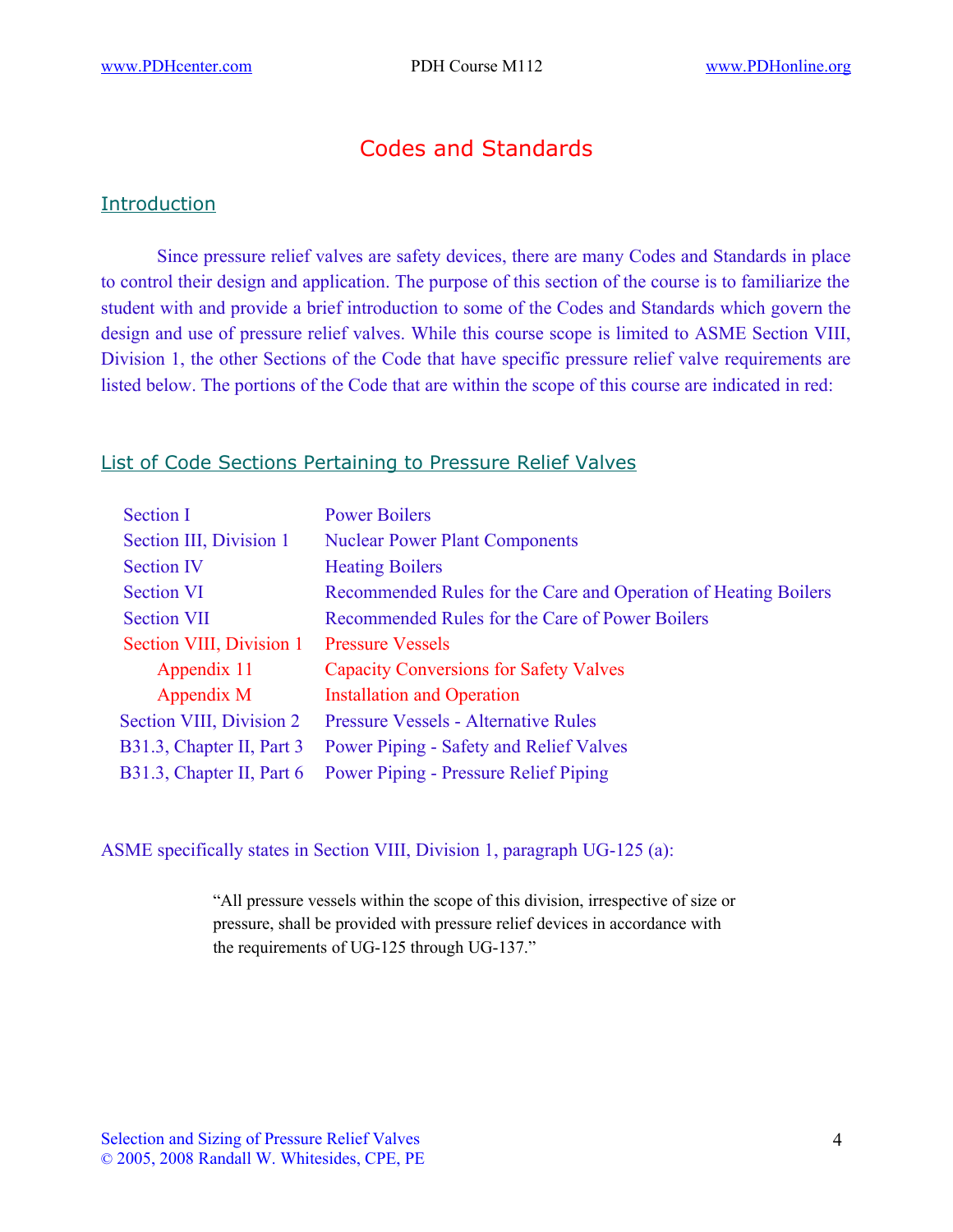Reference is made to the ASME Boiler and Pressure Vessel Code, Section VIII, Division 1. The information in this course is NOT to be used for the application of overpressurization protection to power boilers and nuclear power plant components that are addressed in the Code in Section I and Section III respectively. The student should understand that the standards listed here are not allinclusive and that there exist specific standards for the storage of chlorine, ammonia, compressed gas cylinders, and the operation of refrigeration units, among probable others.

### A Brief History of the ASME Code

Many states began to enact rules and regulations regarding the construction of steam boilers and pressure vessels following several catastrophic accidents that occurred at the turn of the twentieth century that resulted in a large loss of life. By 1911 it was apparent to manufacturers and users of boilers and pressure vessels that the lack of uniformity in these regulations between states made it difficult to construct vessels for interstate commerce. A group of these interested parties appealed to the Council of the American Society of Mechanical Engineers to assist in the formulation of standard specifications for steam boilers and pressure vessels. (The American Society of Mechanical Engineers was organized in 1880 as an



educational and technical society of Mechanical Engineers.) After years of development and public comment the first edition of the code, *ASME Rules of Construction of Stationary Boilers and for Allowable Working Pressures,* was published in 1914 and formally adopted in the spring of 1915. From this simple beginning, the code has now evolved into the present eleven section document, with multiple subdivisions, parts, subsections, and mandatory and non-mandatory appendices.

The ASME Code Symbol Stamp and the letters "UV" on a pressure relief valve indicate that the valve has been manufactured in accordance with a controlled quality assurance program and that the relieving capacity has been certified by a designated agency, such as the National Board of Boiler and Pressure Vessel Inspectors. The Code stamp shown is copyright The American Society of Mechanical Engineers.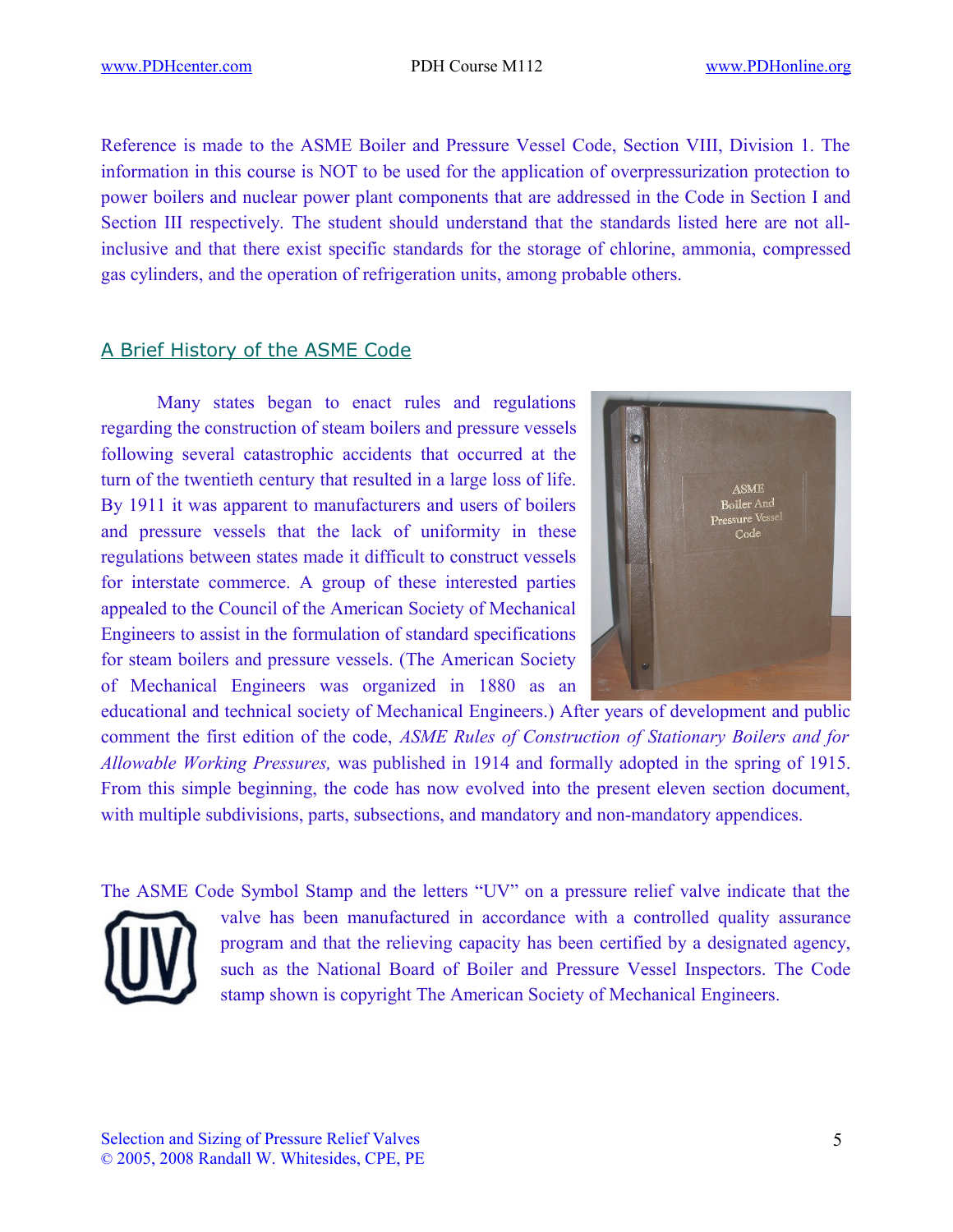## The Universal Acceptance of the ASME Code

The ASME Boiler and Pressure Vessel Code enjoys widespread acceptance and is by adoption, to varying degrees, a legal document in all national and many international jurisdictions. The student should consult with local regulatory authorities, *e.g.* state agencies, to determine any specialized jurisdictional requirements for pressure relief valves that may be applicable.

## Equation Nomenclature

Unless otherwise noted, all symbols used in this course are defined as follows:

- $A =$  Valve effective orifice area, in<sup>2</sup>.
- $C =$  Flow constant determined by the ratio of specific heats  $(k)$ , see Table 2 on page 20 (use  $C = 315$  if *k* is unknown).
- $G =$  Specific gravity referred to water = 1.0 at 70 $^{\circ}$  F
- $K =$  Coefficient of discharge obtainable from valve manufacturer ( $K = 0.975$  for many nozzle-type valves)
- $K_b$  = Correction factor due to back pressure. This is valve specific; refer to the manufacturer's **literature**
- $K_n$  = Correction factor for saturated steam at set pressures  $> 1,500$  psia, see Equation 6
- $K_p$  = Correction factor for relieving capacity verses. lift for relief valves in liquid service, see Equations 1 and 2
- $K_{sh}$  = Correction factor due to the degree of superheat in steam ( $K_{sh}$  = 1.0 for saturated steam)
- $K_v$  = Correction factor for viscosity, see Equations 8 & 9 (use  $K_v$  = 1.0 for all but highly viscous liquids)
- $K_w$  = Correction factor due to back pressure for use with balanced bellows valves
- $M$  = Molecular weight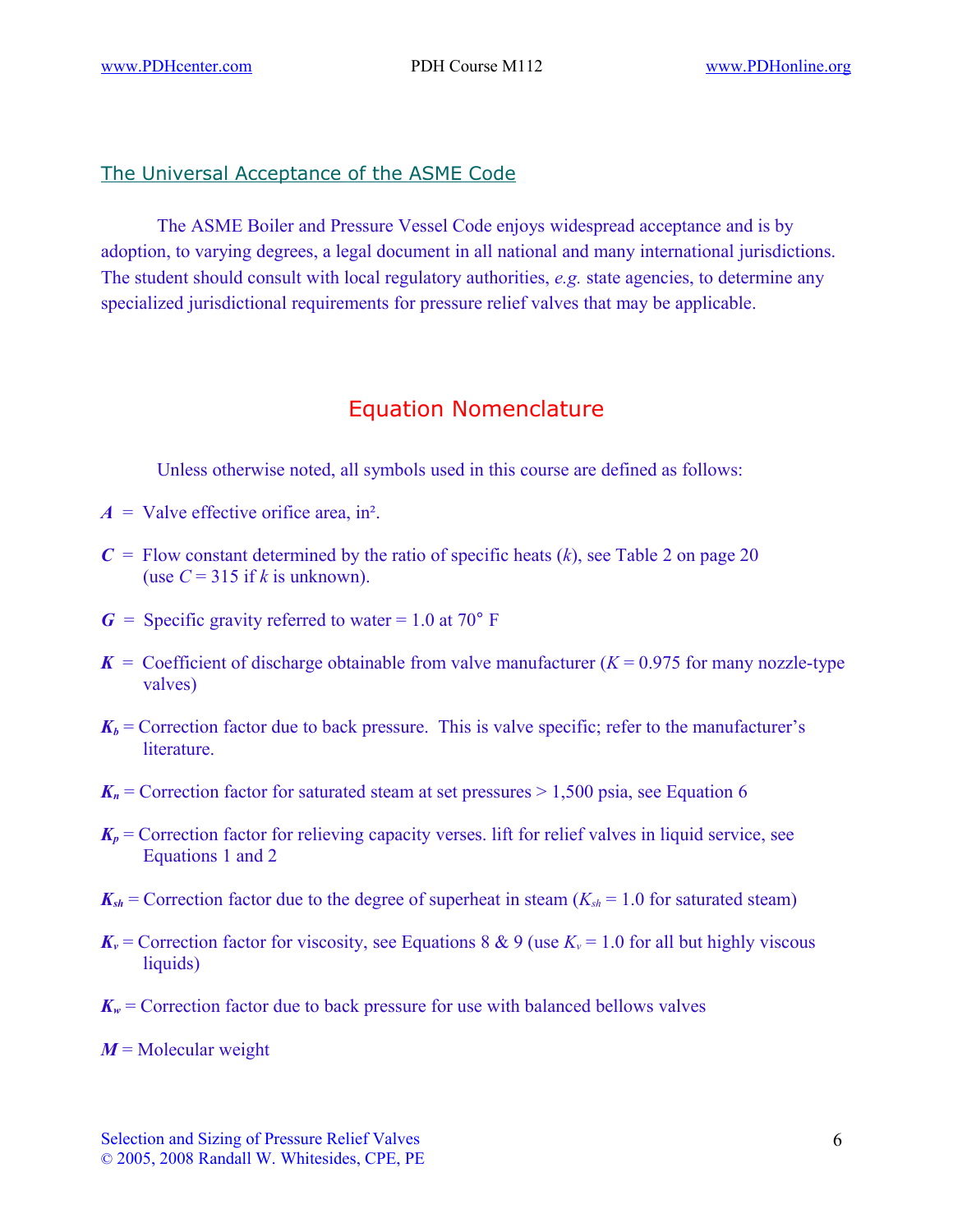$N_{Re}$  = Reynolds number

- $P_1$  = Upstream pressure, psia (set pressure + overpressure + atmospheric pressure). (Sometimes referred to as actual relieving pressure)
- $\Delta P$  = Differential pressure (set pressure minus back pressure, psig)
- $Q =$ Flow, gpm
- $T =$  Inlet vapor temperature,  ${}^{\circ}R$  ( ${}^{\circ}F$  + 460)
- $W =$  Flow, lb/hr
- $Z =$  Compressibility factor (use  $Z = 1$  for ideal gas)
- $\mu$  = Liquid dynamic (absolute) viscosity, centipoise

## Selection and Sizing

#### **Introduction**

Pressure relief valves must be selected by those who have complete knowledge of the pressure relieving requirements of the system to be protected and the environmental conditions particular to that installation. Too often pressure relief valve sizes are determined by merely matching the size of an existing available vessel nozzle or the size of an existing pipeline connection.

Correct and comprehensive pressure relief valve sizing is a complex multi-step process that should follow the following stepwise approach:

- 1. Each piece of equipment in a process should be evaluated for potential overpressurization scenarios.
- 2. An appropriate design basis must be established for each vessel. Choosing a design basis requires assessing alternative scenarios to find the credible worst-case scenario.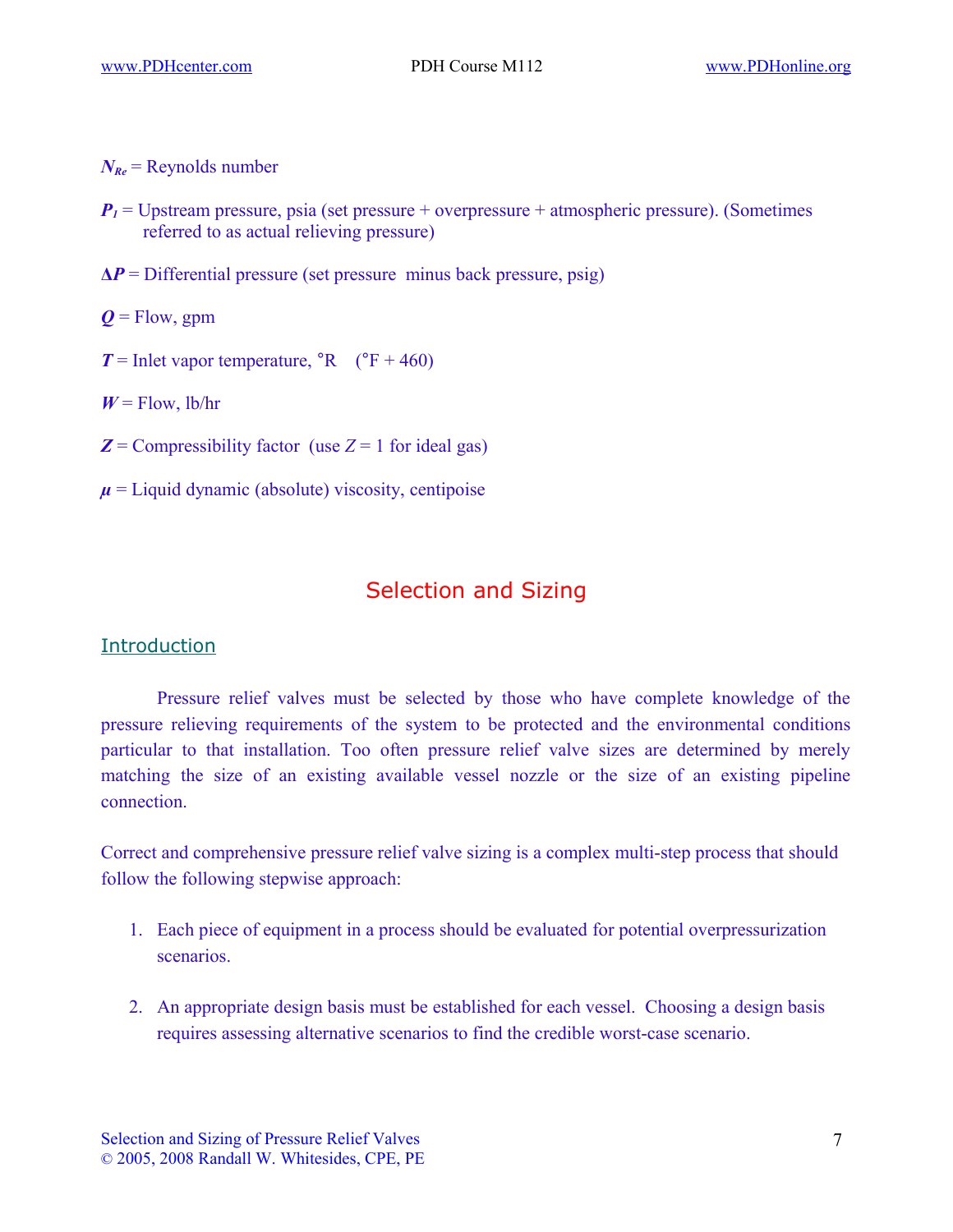3. The design basis is then used to calculate the required pressure relief valve size. If possible, the sizing calculations should use the most current methodologies incorporating such considerations as two-phase flow and exothermic reaction heat sources.

This course addresses pressure relief valves as individual components. Therefore, detailed design aspects of ancillary piping systems are not covered. Ancillary components are clearly noted in the course. These design issues can be addressed by piping analysis using standard accepted engineering principles; these are not within the scope of this course. Where relief device inlet and outlet piping are subject to important guidance by the ASME Code, it is so noted.

#### **NOTE:**

A detailed example of analysis and selection methods of relief valve discharge pipe size based on pressure drop for two-phase flow can be found in PDHcenter.com course number M270, *Selecting the Optimum Pipes Size*.

To properly select and size a pressure relief valve, the following information should be ascertained for each vessel or group of vessels which may be isolated by control or other valves. The data required to properly perform pressure relief valve sizing calculations are quite extensive.



- 1. The equipment dimensions and physical properties must be assembled. Modeling heat flow across the equipment surface requires knowledge of the vessel material's heat capacity, thermal conductivity, and density (if vessel mass is determined indirectly from vessel dimensions and wall thickness).
- 2. The vessel geometry vertical or horizontal cylinder, spherical, etc. – is a necessary parameter for calculating the wetted surface area, where the vessel contents contact vessel walls.

3. The properties of the vessel contents must be quantified. This includes density, heat capacity, viscosity, and thermal

conductivity. Values of each parameter are required for both liquid and vapor phases. Boiling points, vapor pressure, and volumetric thermal expansion coefficient values also are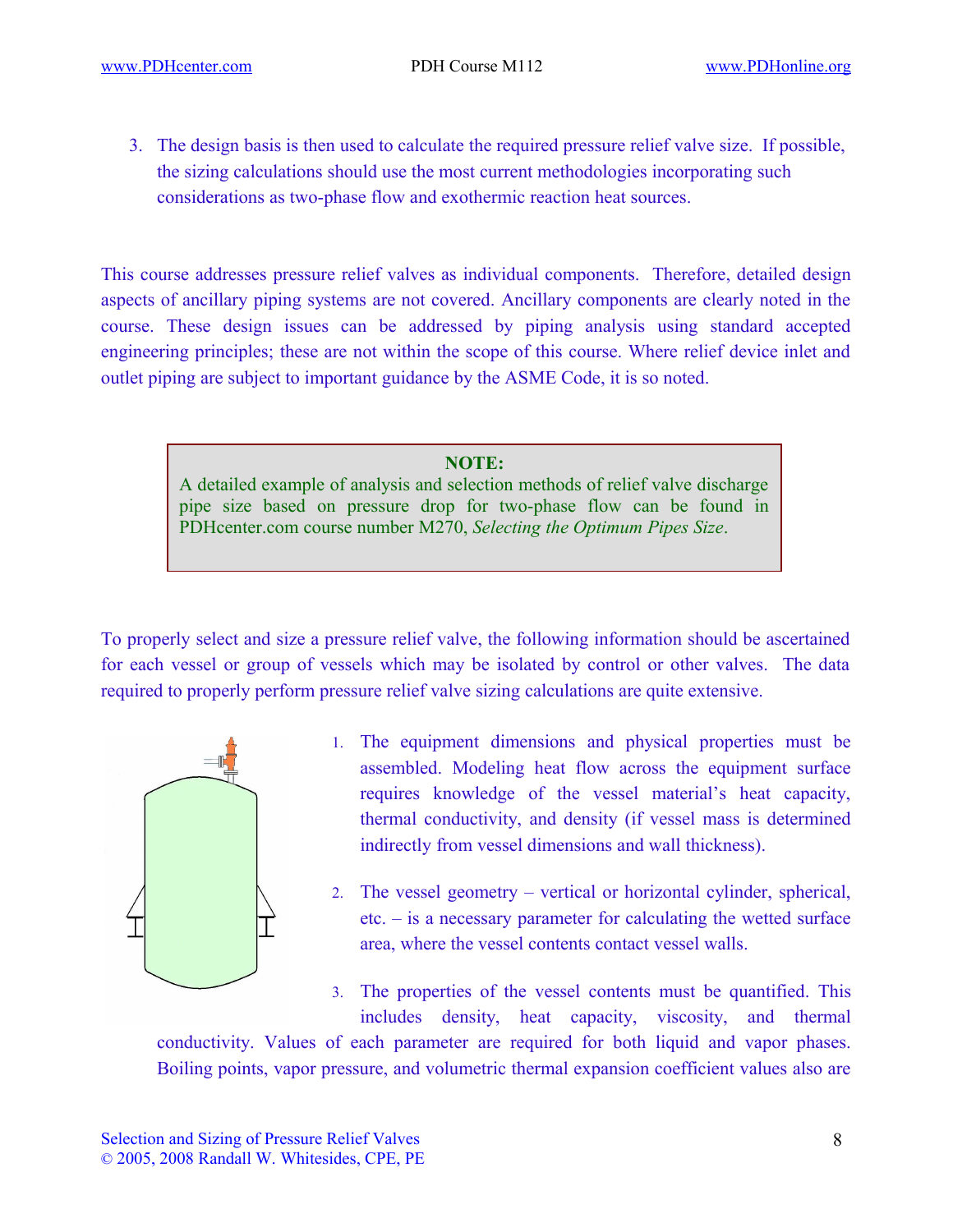required. Ideally, the properties will be expressed as functions of temperature, pressure, and compositions of the fluid.

## Determination of the Worst-Case, Controlling Scenario

The most difficult aspect of the design and sizing of pressure relief valves is ascertaining the controlling cause of overpressurization. This is sometimes referred to as the worst-case scenario. Overpressurization of equipment may result from several causes or a combination of causes. Each

cause must be investigated for its magnitude and the probability of its occurrence with other events. The objective is to document which particular design basis is the correct choice. The question that is begged: which scenario is the credible worst case? Among the techniques available to solve this problem is fault-tree analysis. A fault tree is a graphical representation of the logical connections between basic events (such as a pipe rupture or the failure of a pump or valve) and resulting events (such as an



explosion, the liberation of toxic chemicals, or over-pressurization in a process tank). A complete treatment of fault-tree theory and analysis is beyond the scope of this course.

#### Common Potential Overpressurization Scenarios

The usual causes of overpressurization and ways of translating their effects into pressure relief valve requirements are given in the following summarization. In most cases, the controlling overpressurization will be that resulting from an external fire.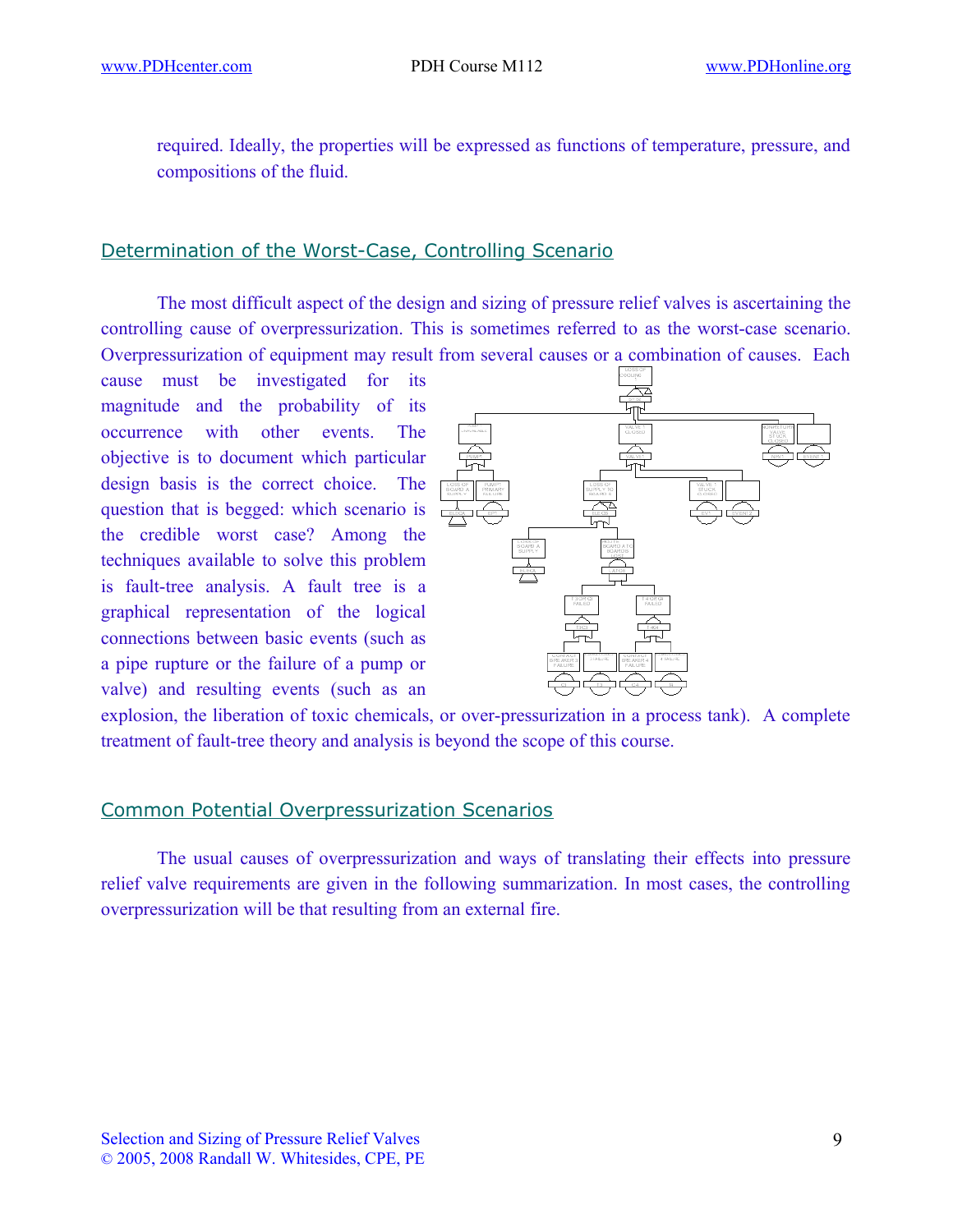#### **COMMON POTENTIAL OVERPRESSURIZATION SCENARIOS**

- 1. External fire;
- 2. Blocked outlets
	- a. Blocked liquid outlet;
	- b. Blocked vapor outlet;
- 3. Utility failures, including:
	- a. General power failure;
	- b. Partial power failure;
	- c. Loss of instrument air;
	- d. Loss of cooling water;
	- e. Loss of steam;
	- f. Loss of fuel gas or fuel oil.
- 4. Loss of cooling duty, caused by:
	- a. Loss of quenching medium;
	- b. Air-cooled exchanger failure;
	- c. Loss of cold feed;
	- d. Loss of top or intermediate reflux.
- 5. Thermal expansion;
- 6. Abnormal heat input;
- 7. Abnormal vapor input;
- 8. Loss of absorbent flow;
- 9. Entrance of volatile material;
- 10. Accumulation of non-condensables;
- 11. Valve malfunction, such as;
	- a. Check valve malfunction;
	- b. Inadvertent valve operation (open/close/bypass);
	- c. Control valve failure fully open;
	- d. Control valve failure fully closed.
- 12. Process control failure;
- 13. Mechanical equipment failure;
- 14. Exchanger tube rupture;
- 15. Upstream pressure relief;
- 16. Runaway chemical reaction;
- 17. Human error.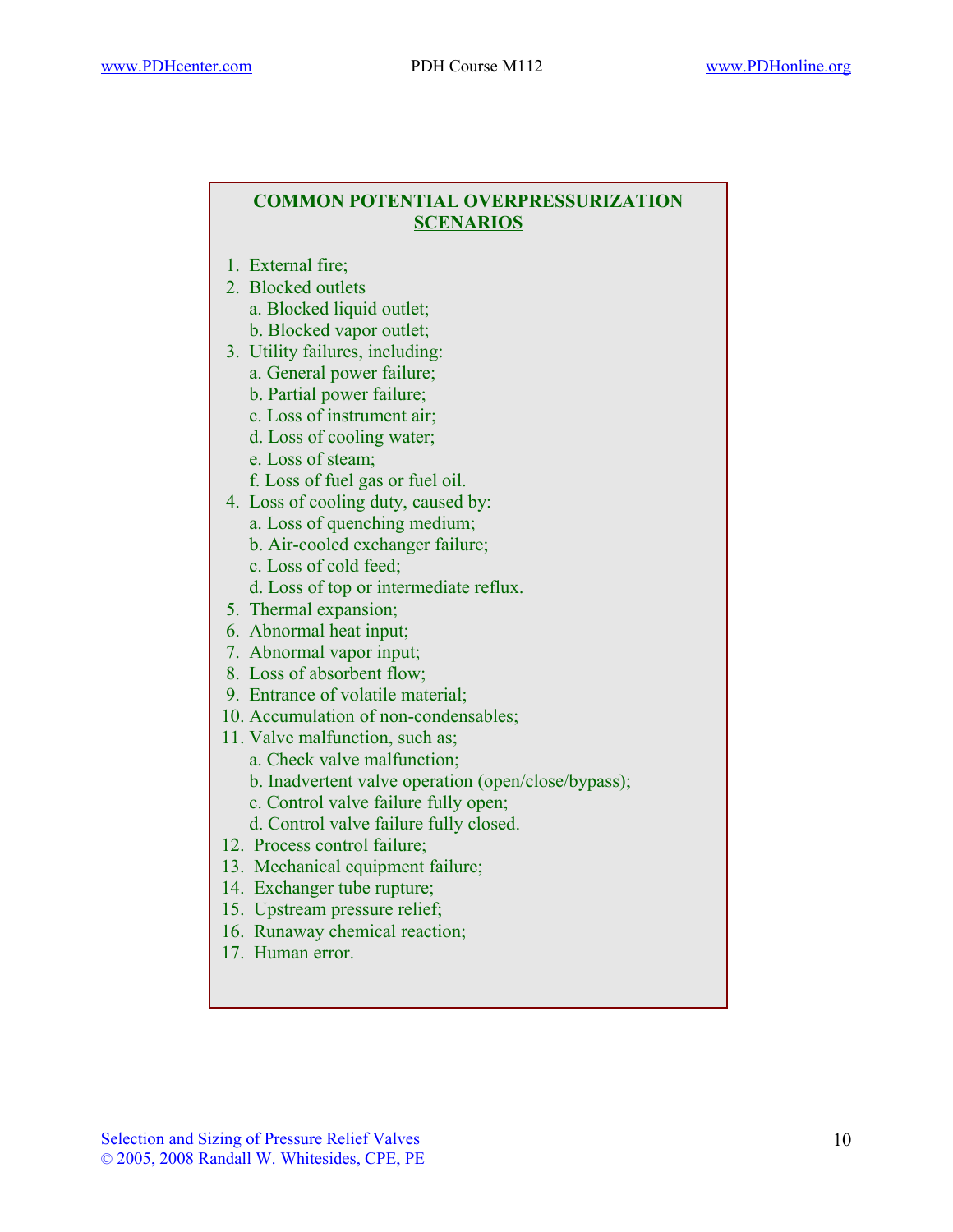Pressure relief valves must have sufficient capacity when fully opened to limit the maximum pressure within the vessel to 110% of the *maximum allowable working pressure* (MAWP). This incremental pressure increase is called the pressure accumulation. However, if the overpressurization is caused by fire or other external heat, the accumulation must not exceed 21% of the MAWP. Section VIII does not outline a detailed method to determine the required relieving



capacity in the case of external fire. Appendix M-14 of the Code recommends that the methods outlined in API Recommended Practice 520 (Reference 3) be employed. The student is directed to Reference 7 for an excellent treatment, including examples, of the methodology of Reference 3.

### Selecting the Set Point Pressure

Process equipment should be designed for pressures sufficiently higher than the actual working pressure to allow for pressure fluctuations and normal *operating pressure* peaks. So that that process equipment is not damaged or ruptured by pressures in excess of the design pressure, pressure relief valves are installed to protect the equipment. The design pressure of a pressure vessel is the value obtained after adding a margin to the most severe pressure expected during the normal operation at a coincident temperature. Depending on the situation, this margin might typically be the maximum of 25 psig or 10%.

The setpoint of a pressure relief valve is typically determined by the MAWP. The setpoint of the relief device should be set at or below this point. When the pressure relief valve to be used has a set pressure below 30 psig, the ASME Code specifies a maximum allowable overpressure of 3 psi.

Pressure relief valves must start to open at or below the maximum allowable working pressure of the equipment. When multiple pressure relief valves are used in parallel, one valve shall be set at or below the MAWP and the remaining valve(s) may be set up to 5% over the MAWP. When sizing for multiple valve applications, the total required relief area is calculated on an overpressure of 16% or 4 psi, whichever is greater.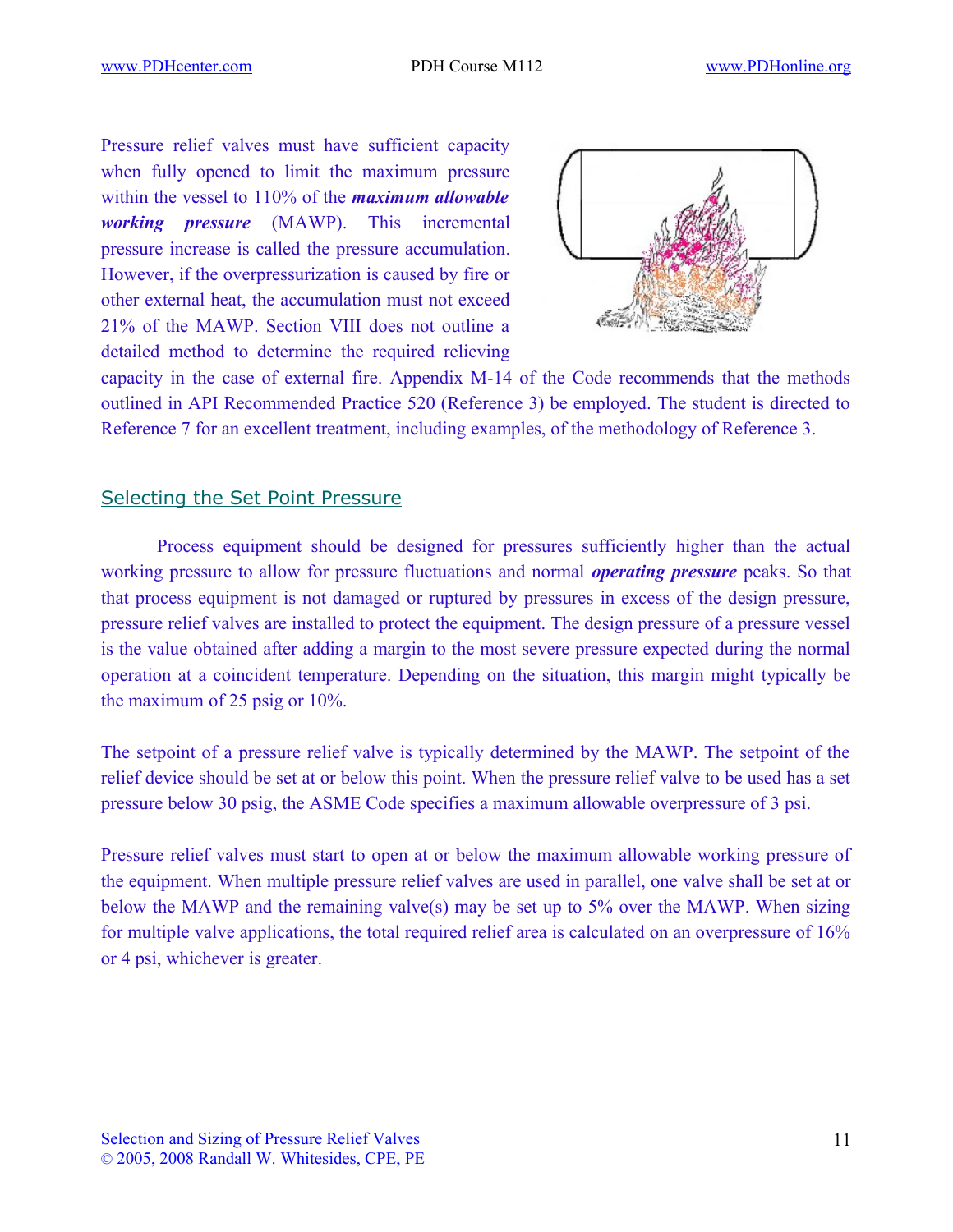#### **POINT OF CLARIFICATION**

Much confusion often prevails because there are so many possible pressure values that simultaneously exist for a given process and pressure relief valve application. It may help to view these values graphically. Look at the illustration below. The pressures are arranged in ascending value from bottom to top.



- \* The SET PRESSURE is not allowed by Code to exceed the MAWP
- $\star\star$ Depending on the application, this pressure value can simultaneously be the SET PRESSURE and/or DESIGN PRESSURE

#### **FIGURE 2 – HIERARCHY OF PRESSURE VALUES**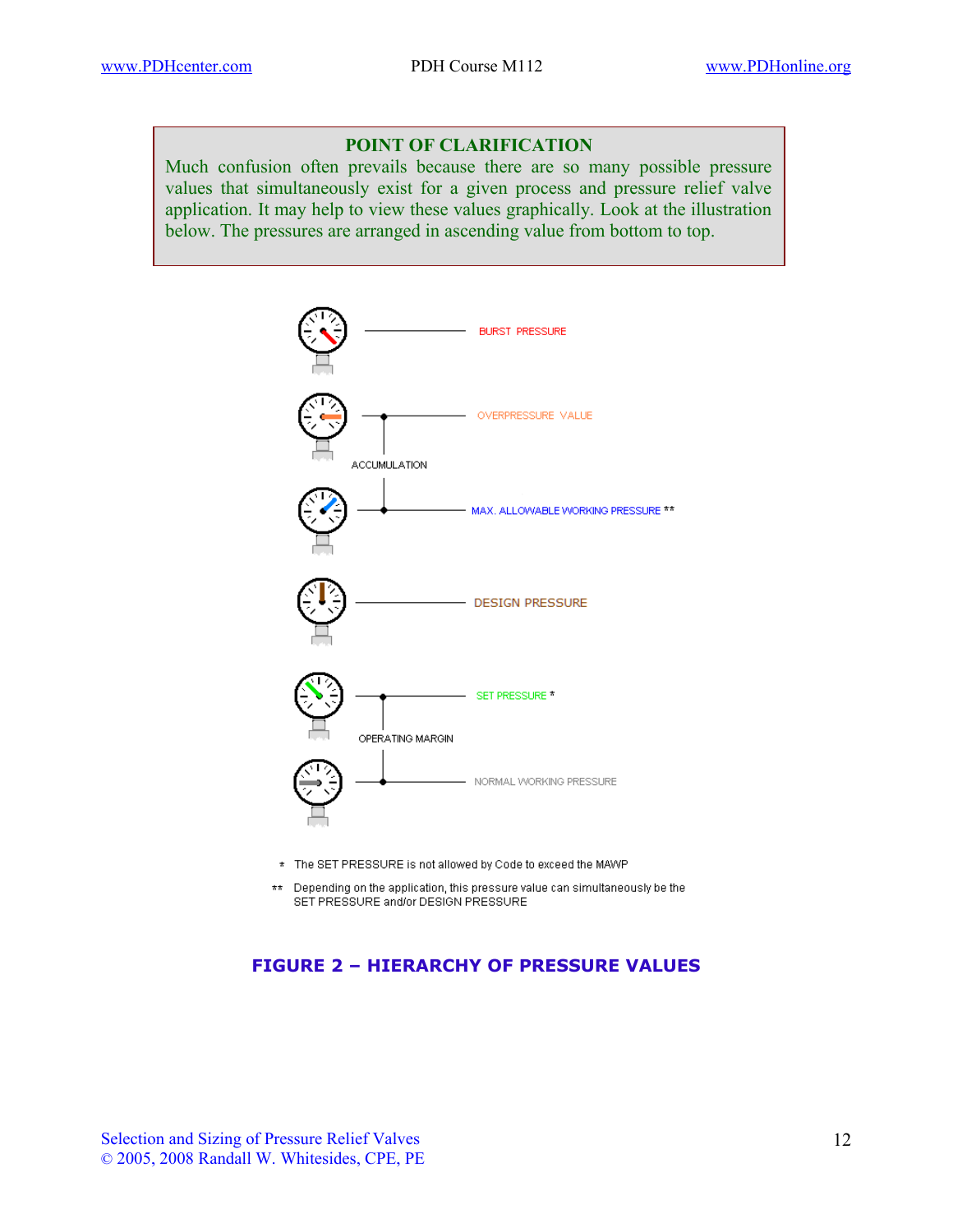## Back Pressure Considerations

*Back pressure* in the downstream piping affects the standard type of pressure relief valve. Variable *built-up back pressure* should not be permitted to exceed 10% of the valve set pressure. This variable back-pressure exerts its force on the topside of the disc holder over an area approximately equal to the seating area. This force plus the force of the valve spring, when greater than the kinetic force of the discharge flow will cause the valve to close. The valve then pops open as the static pressure increases, only to close again. As this cycle is repeated, severe *chattering* may result, with consequent damage to the valve.

#### **IMPORTANT CONSIDERATION**

Static pressure in the relief valve discharge line must be taken into consideration when determining the set pressure. If a constant static backpressure is greater than atmospheric, the set pressure of the pressure relief valve should be equal to the process theoretical set pressure minus the static pressure in the discharge piping.

Conventional pressure relief valves are used when the back pressure is less than 10%. When it is known that the *superimposed back pressure* will be constant, a conventional valve may be used. If the back pressure percentage is between 10 to 40, a balanced bellow safety valve is used. Pilot operated pressure relief valves are normally used when the back pressure is more than 40% of the set pressure or the operating pressure is close to the pressure relief valve set pressure.

If back pressure on valves in gas and vapor service exceeds the critical flow pressure value of,

$$
P_1\left[\frac{2}{k+1}\right]^{k/(k-1)}
$$

the flow correction factor  $K_b$  must be applied. If the back pressure is less than the critical flow pressure, no correction factor is generally required.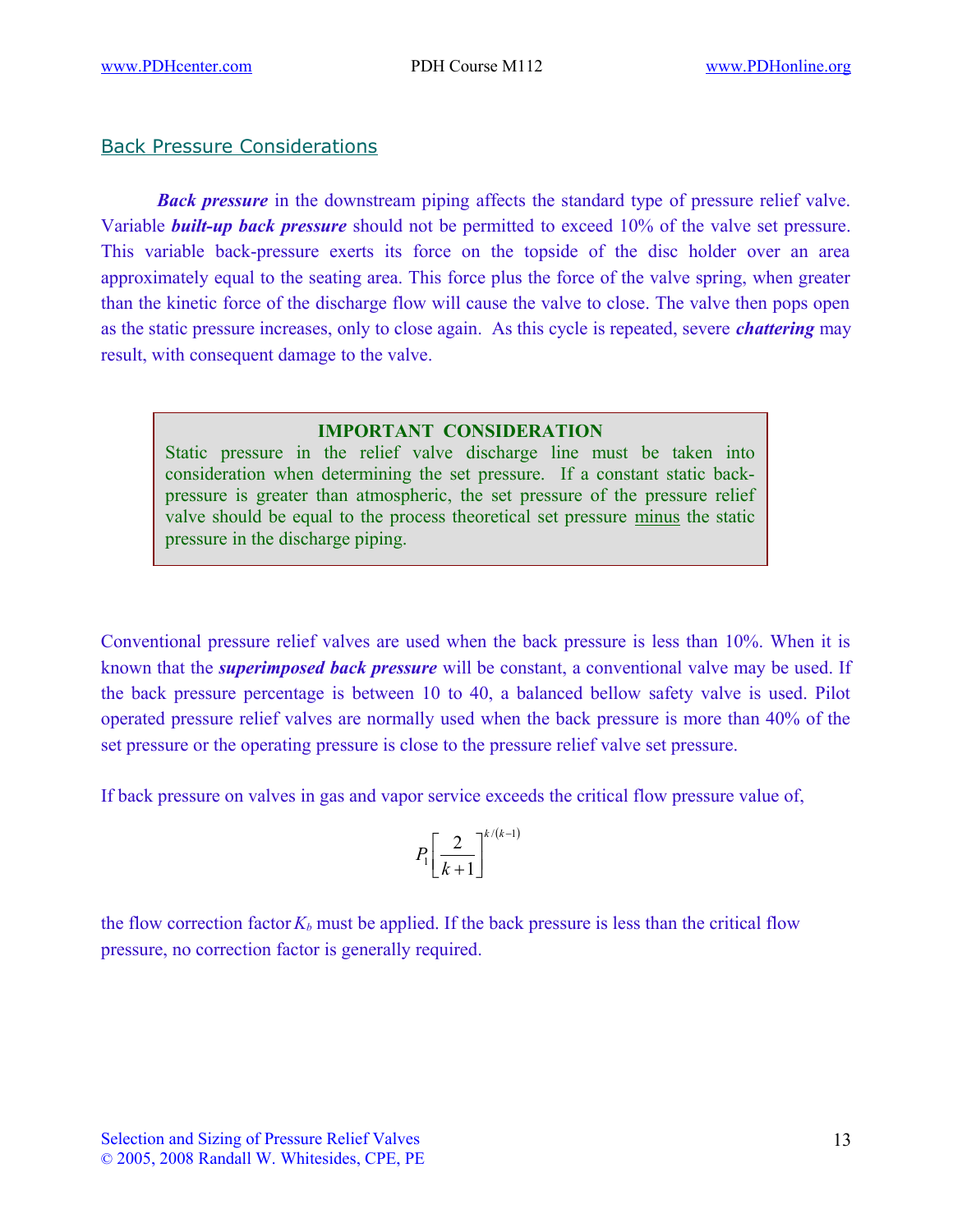## Impact of Overpressure in Liquid Service

The back pressure correction factor  $K_b$  just cited should not be confused with the correction factor  $K_p$  that accounts for the variation in relieving capacity of relief valves in liquid service that occurs with the change in the amount of overpressure. Typical values of  $K_p$  range from 0.3 for an overpressure of 0%, 1.0 for 25%, and up to 1.1 for an overpressure of 50%. A regression analysis by Whitesides on a typical manufacturer's performance data produced the following correlation equations for *Kp*:

For  $\%$  overpressure  $\leq 25$ ,

$$
K_p = -0.0014 \, (\% \, \text{overpressure})^2 + 0.073 \, (\% \, \text{overpressure}) + 0.016 \tag{1}
$$

For % overpressure  $25 \rightarrow 50$ ,

$$
K_p = 0.00335 \, (\%
$$
 overpressure) + 0.918 [2]

## Finding the Effective Orifice Area

Once the pressure and rate of relief have been established for a particular vessel or pipeline, the required size of the pressure relief valve orifice, or the *effective area*, can be determined. Sizing formulae in this course can be used to calculate the required effective area of a pressure relief valve that will flow the required volume of system fluid at anticipated relieving conditions. The appropriate valve size and style may then be selected having an *actual discharge area* equal to or greater than the calculated required effective area. The industry has standardized on valve orifice sizes and has identified them with letters from D through T having areas of  $0.110$  in<sup>2</sup> through 26.0 in<sup>2</sup>, respectively. The standard nozzle orifice designations and their corresponding *discharge areas* are given in Table 1.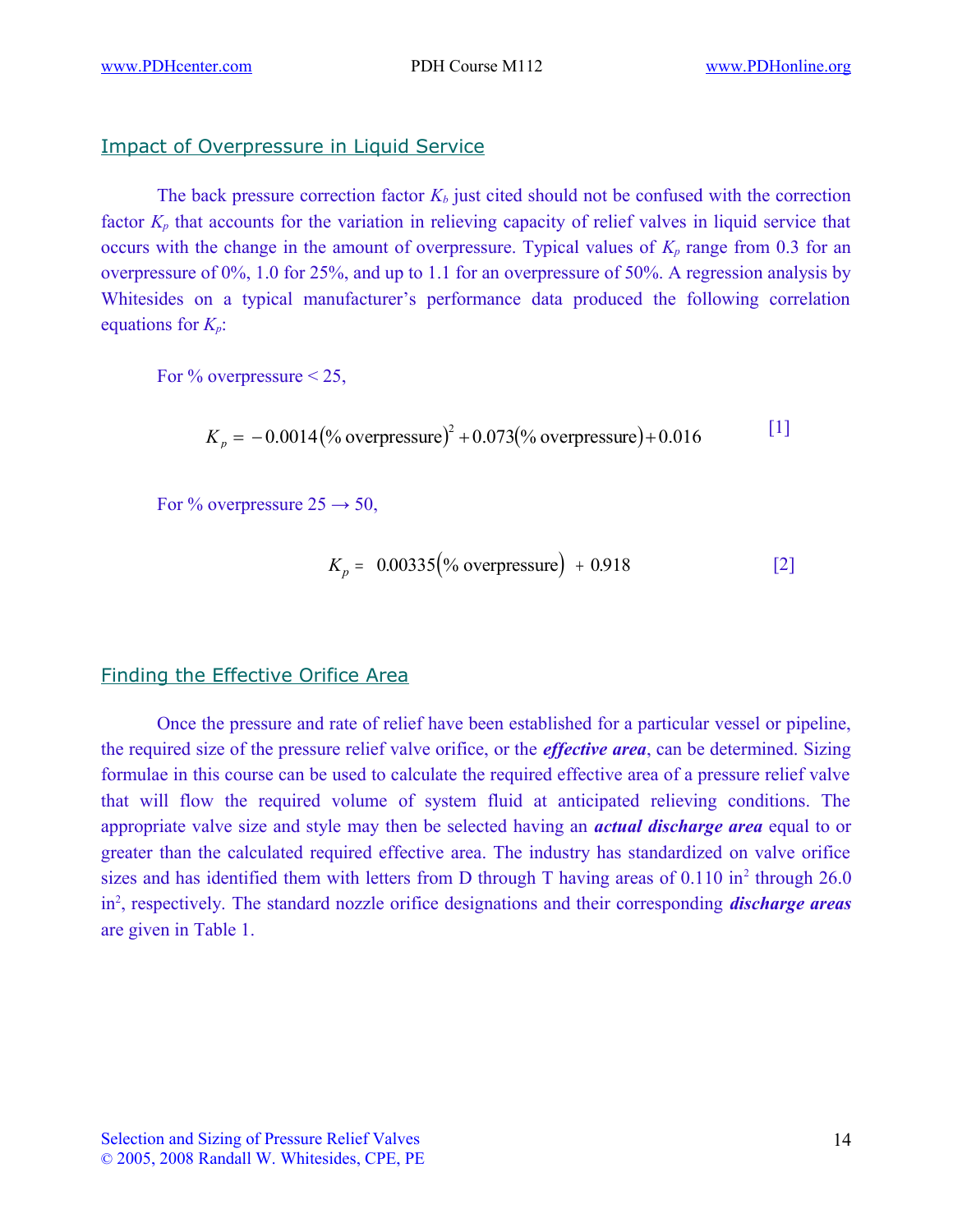| <b>NOZZLE ORIFICE AREAS</b> |                               |  |  |  |  |
|-----------------------------|-------------------------------|--|--|--|--|
| Size<br>Designation         | Orifice Area, in <sup>2</sup> |  |  |  |  |
| D                           | 0.110                         |  |  |  |  |
| E                           | 0.196                         |  |  |  |  |
| F                           | 0.307                         |  |  |  |  |
| G                           | 0.503                         |  |  |  |  |
| H                           | 0.785                         |  |  |  |  |
| $\mathbf{J}$                | 1.280                         |  |  |  |  |
| K                           | 1.840                         |  |  |  |  |
| L                           | 2.850                         |  |  |  |  |
| M                           | 3.600                         |  |  |  |  |
| N                           | 4.340                         |  |  |  |  |
| $\mathbf{P}$                | 6.380                         |  |  |  |  |
| Q                           | 11.050                        |  |  |  |  |
| $\mathbb{R}$                | 16.000                        |  |  |  |  |
| T                           | 26.000                        |  |  |  |  |

#### **TABLE 1 – STANDARD NOZZLE ORIFICE DATA**

There are several alternative methods to arrive at the proper size. If the process fluid application is steam, air, or water and the pressure relief valve discharges to the atmosphere, manufacturer's literature can be consulted. These publications contain capacity tables for the manufacturer's various valves for the fluids just mentioned at listed set pressures plus several overpressure values. Given the large number of tables usually presented, caution must be exercised to use the proper table. With careful consideration, the tables' usefulness can be expanded by making the proper adjustments via correction factors for specific heat ratio, temperature, molecular weight, specific gravity, inlet and outlet piping frictional pressure losses, and fluid viscosity. This extrapolation of the standard tables is not recommended by this writer.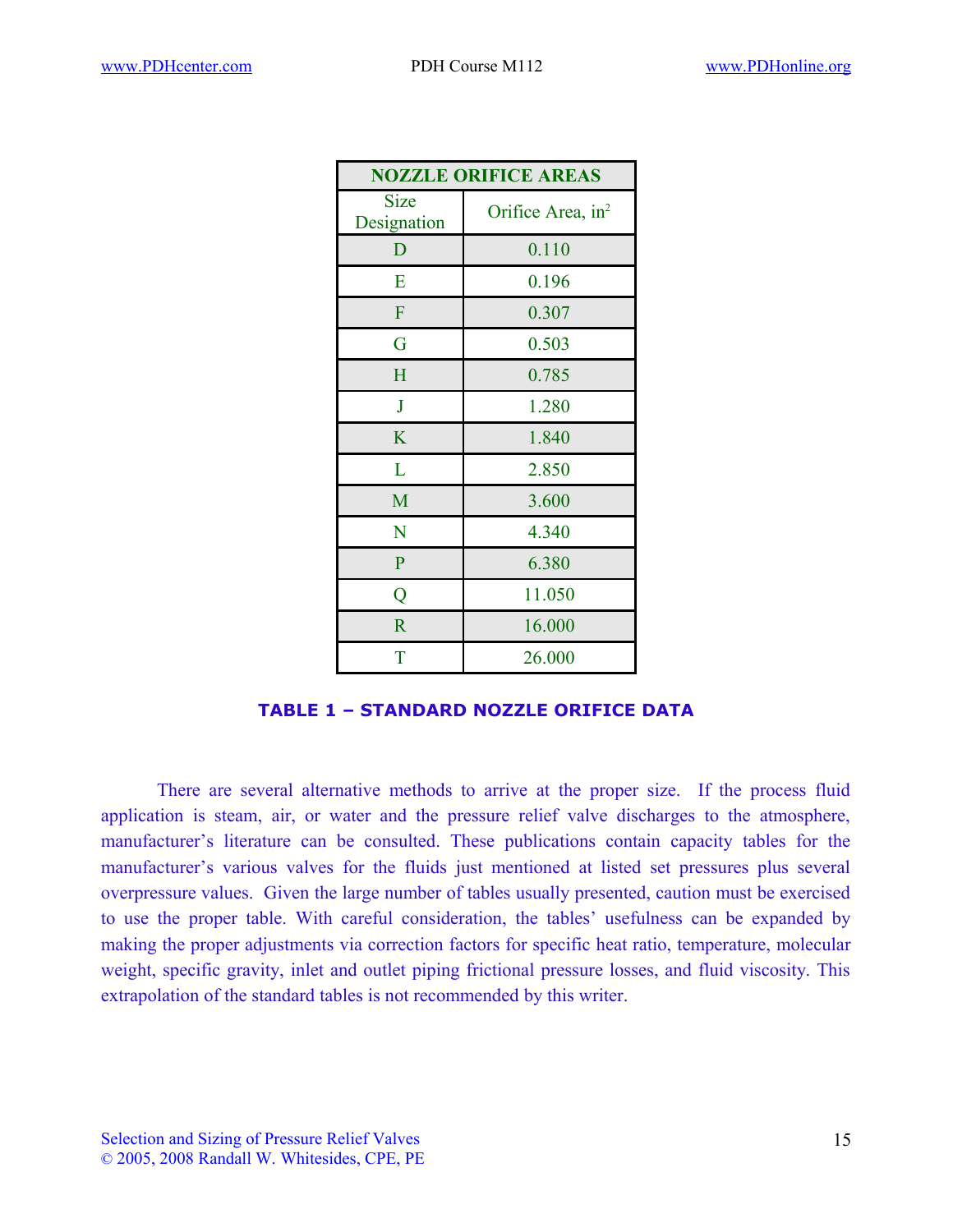### **EXAMPLE 1 Steam Application**

| Given:                                              |                     |
|-----------------------------------------------------|---------------------|
| Fluid:                                              | Saturated steam     |
| Required Capacity:                                  | 40,000 lb/hr        |
| Set Pressure:                                       | $140$ psig          |
| Overpressure:                                       | $10\%$ (or 14 psig) |
| <b>Back Pressure:</b>                               | Atmospheric         |
| Inlet relieving Temperature: Saturation temperature |                     |
| Molecular Weight:                                   | 18                  |

*Find:* XYZ Valve Company's standard orifice for this application.

*Solution:* Refer to Figure 3 on page 17 and find that a "P" orifice is required, which will have a capacity of 53,820 lb/hr.

Most major pressure relief valve manufacturers also offer sizing software. While not an endorsement, two such products are *SizeMasterTM Mark IV* by Farris Engineering and *PRV<sup>2</sup> SIZE* by Emerson Automation Solutions. Pressure relief valve sizing software is unlimited in its capability to accept wide variability in fluid properties and is therefore extremely versatile.

When standard tables are not applicable or software is not available, the Engineer is relegated to a manual calculation to determine size. The required orifice size (effective area) may be calculated with the following formulas:

Vapor or gases,

$$
A = \frac{W\sqrt{TZ}}{CK P_1 K_b \sqrt{M}}
$$
 [3]

Steam,

$$
A = \frac{W}{51.5 P_1 K K_n K_{sh}}
$$

*(orifice area formulas are continued on page 18)*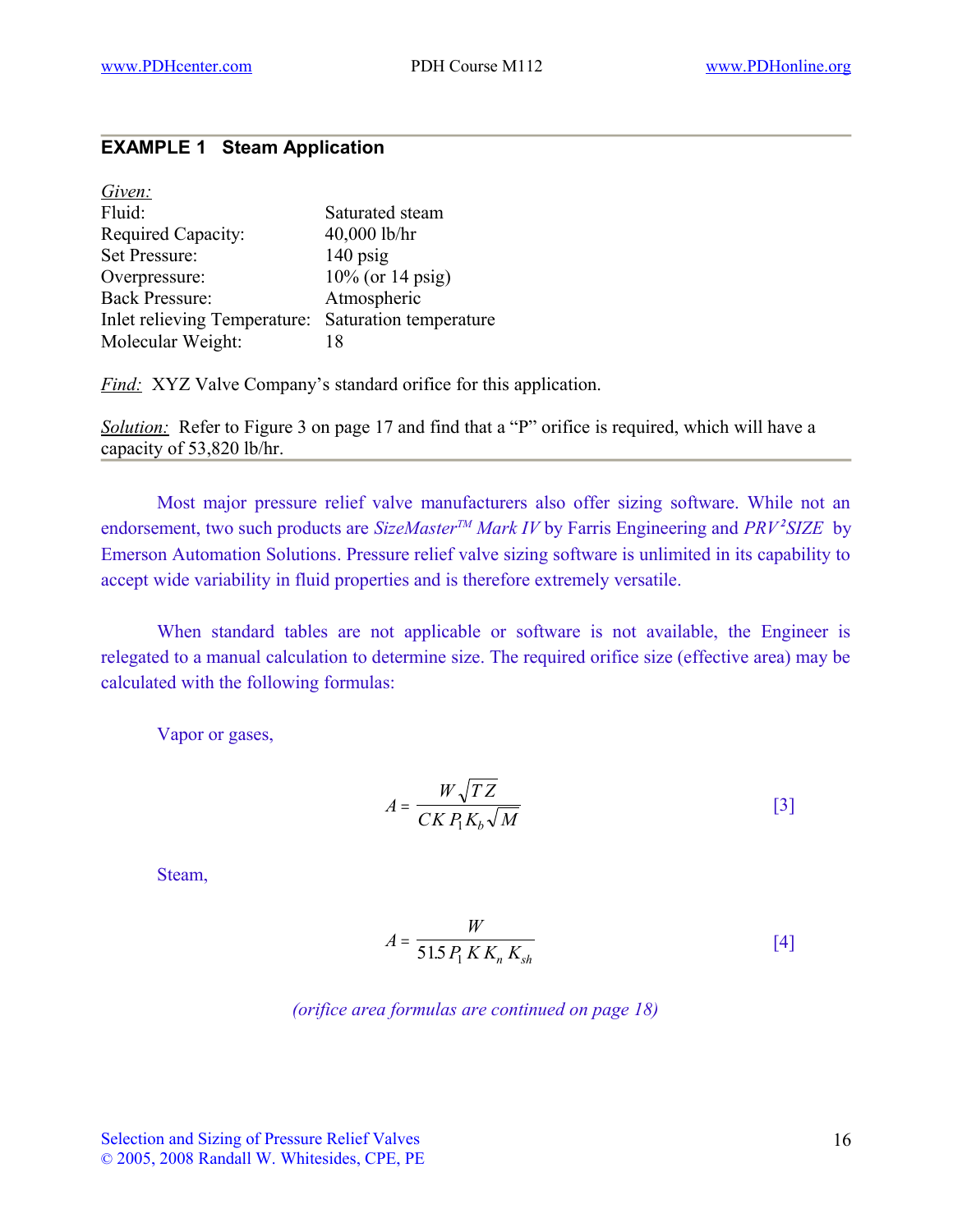### **FIGURE 3 – TYPICAL CAPACITY TABLE FROM THE XYZ RELIEF VALVE COMPANY**

*Capacity in Pounds per Hour of Saturated Steam at Set Pressure Plus 10% Overpressure*

| Set             | ORIFICE DESIGNATION |      |        |        |       |        |       |        |        |             |        |        |        |        |
|-----------------|---------------------|------|--------|--------|-------|--------|-------|--------|--------|-------------|--------|--------|--------|--------|
| Press<br>(psig) | D                   | Ε    | F      | G      | H     | J      | K     | L      | м      | N           | P      | Q      | R      | T.     |
| 10              | 141                 | 252  | 395    | 646    | 1009  | 165    | 10    | 3666   | 4626   | 5577        | 8198   | 14200  | 20550  | 33410  |
| 20              | 202                 | 360  | 563    | 923    | 1440  | 2362   | 3373  | 5235   | 6606   | 7964        | 11710  | 20280  | 29350  | 47710  |
| 30              | 262                 | 467  | 732    | 1200   | 1872  | 3069   | 4384  | 6804   | 8586   | 10350       | 15220  | 26350  | 38200  | 62010  |
| 40              | 323                 | 575  | 901    | 1476   | 2304  | 3777   | 5395  | 8374   | 10570  | 12740       | 18730  | 32430  | 47000  | 76310  |
| 50              | 383                 | 683  | 1070   | 1753   | 2736  | 4485   | 6405  | 9943   | 12550  | 15120       | 22230  | 38510  | 55800  | 90610  |
| 60              | 444                 | 791  | 1939   | 9030   | 3167  | 5193   | 7416  | 11510  | 14530  | 17510       | 25740  | 44590  | 64550  | 104900 |
| 70              | 504                 | 899  | 1408   | 2306   | 3599  | 5901   | 8427  | 13080  | 16510  | 19900       | 29250  | 50660  | 73400  | 119200 |
| 80              | 565                 | 1005 | 1576   | 2583   | 4031  | 6609   | 9438  | 14650  | 18490  | 22290       | 32760  | 56740  | 82100  | 133500 |
| 90              | 625                 | 1115 | 1745   | 2860   | 4463  | 7317   | 10450 | 16220  | 20470  | 24670       | 36270  | 69890  | 90900  | 147800 |
| 100             | 686                 | 1220 | 1914   | 3136   | 4894  | 8024   | 11460 | 17790  | 22450  | 27060       | 39780  | 68900  | 99700  | 162110 |
| 120             | 807                 | 1440 | 2252   | 2690   | 5758  | 9440   | 13480 | 20930  | 26410  | 318300      | 46800  | 81050  | 117000 | 190710 |
| <b>140</b>      | 998                 | 1655 | 2590   | 4943   | 6621  | 10860  | 15550 | 24070  | 30370  | 36610       | 53290  | 93210  | 135000 |        |
| 160             | 1050                | 1870 | 2927   | 4796   | 7485  | 12270  | 17530 | 27200  | 34330  | 41380       | 60830  | 105400 | 152500 |        |
| 180             | 1170                | 2085 | 3265   | 5349   | 8348  | 136900 | 19550 | 30340  | 38290  | 46160       | 67850  | 117500 | 170000 |        |
| 200             | 1290                | 2300 | 36030  | 5903   | 9212  | 15100  | 21570 | 33480  | 42250  | 50930       | 74870  | 129700 | 188000 |        |
| 220             | 1410                | 2515 | 3940   | 6456   | 10080 | 16520  | 23590 | 36620  | 46210  | 55700       | 81890  | 141800 | 205500 |        |
| 240             | 1535                | 2730 | 4278   | 7009   | 10940 | 17930  | 25610 | 39760  | 50170  | 60480       | 88910  | 154000 | 223000 |        |
| 260             | 1655                | 2945 | 4616   | 7563   | 11800 | 19350  | 27630 | 49890  | 54130  | 65250       | 95920  | 166100 | 240500 |        |
| 280             | 1775                | 3160 | 4953   | 8116   | 12670 | 20770  | 29660 | 46030  | 58090  | 70030       | 102900 | 178300 | 258000 |        |
| 300             | 1895                | 3380 | 5291   | 8669   | 13530 | 22180  | 31680 | 49170  | 62050  | 74800       | 110000 | 190400 | 276000 |        |
| 320             | 2015                | 3595 | 5629   | 9223   | 14390 | 23600  | 33700 | 52310  | 66010  | 79570       | 117000 | 202600 |        |        |
| 340             | 2140                | 3810 | 5967   | 9776   | 15260 | 25010  | 35720 | 55450  | 69970  | 84350       | 124000 | 214800 |        |        |
| 360             | 2260                | 4025 | 6304   | 10330  | 16120 | 26430  | 37740 | 58590  | 73930  | 89120       | 131000 | 226900 |        |        |
| 380             | 2380                | 4240 | 6642   | 10880  | 16980 | 27840  | 39770 | 61720  | 77890  | 93900       | 138000 | 239100 |        |        |
| 400             | 2500                | 4455 | 6980   | 1440   | 17850 | 29260  | 41790 | 64860  | 81850  | 98670       | 145100 | 251200 |        |        |
| 420             | 2620                | 4670 | 7317   | 11990  | 18710 | 30680  | 43810 | 68000  | 85810  | 103400      | 152100 | 263400 |        |        |
| 440             | 2745                | 4885 | 7655   | 12400  | 19570 | 32090  | 45830 | 71140  | 89770  | 108200      | 159100 | 275500 |        |        |
| 460             | 2865                | 5105 | 7993   | 13100  | 20440 | 33510  | 47850 | 74280  | 93730  | 113000      | 166100 | 287700 |        |        |
| 480             | 2985                | 5320 | 8330   | 13650  | 21300 | 34920  | 49870 | 77420  | 97690  | 117800      | 173100 | 299800 |        |        |
| 500             | 3105                | 5535 | 8668   | 14200  | 22160 | 36340  | 51900 | 80550  | 101600 | 122500      | 180100 | 312000 |        |        |
| 550             | 3410                | 6075 | 9512   | 15590  | 24390 | 39880  | 56950 | 88400  | 111500 | 134500<br>0 | 197700 | 343400 |        |        |
| 600             | 3710                | 6610 | 103600 | 169700 | 26480 | 43490  | 62000 | 96250  | 121400 | 146400      | 215200 | 372800 |        |        |
| 650             | 4015                | 7150 | 11200  | 18350  | 28640 | 46960  | 67060 | 104100 | 131300 | 158300      | 232800 |        |        |        |
| 700             | 4315                | 7690 | 12050  | 19740  | 30800 | 50500  | 72110 | 111900 | 141200 | 170300      | 250300 |        |        |        |
| 750             | 4620                | 8230 | 128900 | 21120  | 32960 | 54030  | 77170 | 119800 | 151100 | 182200      | 267900 |        |        |        |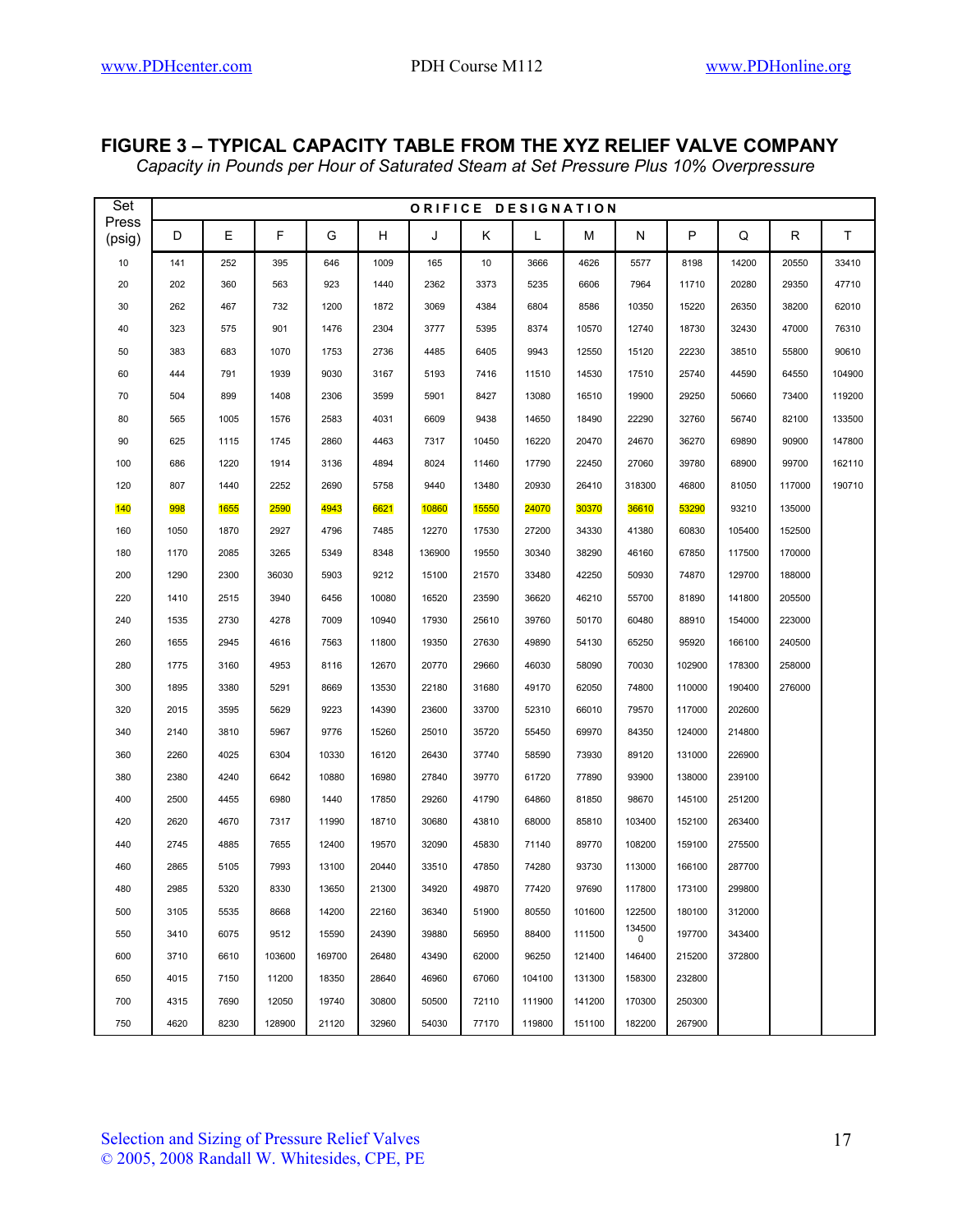Liquids,

$$
A = \frac{Q\sqrt{G}}{27.2\ K_p\ K_w\ K_v\sqrt{\Delta P}}
$$
 [5]

Manufacturer's customized versions of Equation 5 should be used when available. These typically modify the equation presented to reflect actual coefficients of discharge (*Kd*) based on required ASME capacity certification testing. In some cases, the variable  $K_p$  may be absent. The gas and vapor formula presented as Equation 3 is based on perfect gas laws. Many real gases and vapors, however, deviate from a perfect gas. The compressibility factor *Z* is used to compensate for the deviations of real gases from the ideal gas. In the event the compressibility factor for a gas or vapor cannot be determined, a conservative value of  $Z = 1$  is commonly used. Values of *Z* based on temperature and pressure considerations are available in the open literature.

The standard equations listed above may not fully take into consideration the effect of back pressure on the valve capacity. As previously stated, the capacity of pressure relief valves of conventional design will be markedly reduced if the back pressure is greater than 10% of the set pressure. For example, a back pressure of 15% of the set pressure may reduce the capacity as much as 40%. The capacities of bellows valves with balanced discs are not affected by back pressure until it reaches 40 to 50% of the set pressure.

Equation 4 is based on the empirical Napier formula for steam flow. Correction factors are included to account for the effects of superheat, back pressure and sub-critical flow. An additional correction factor  $K_n$  is required by ASME when relieving pressure  $(P_1)$  is above 1,500 psia:

$$
K_n = \frac{0.1906P_1 - 1000}{0.2292P_1 - 1061} \tag{6}
$$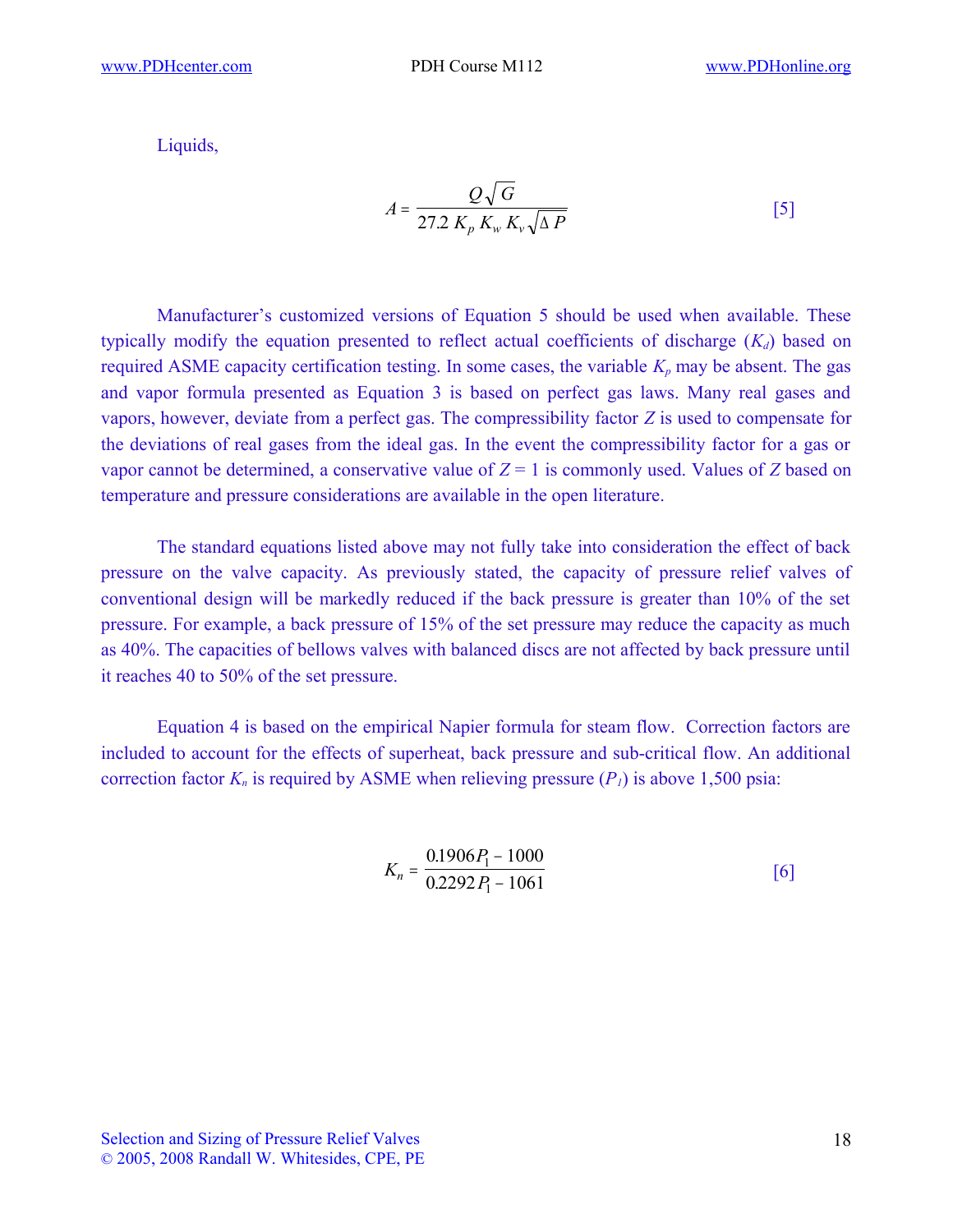## **EXAMPLE 2 Manual Calculation Verification of Example 1 Steam Application**

*Given:* Same conditions and fluid properties as Example 1

*Find:* The correct standard orifice size to meet the given requirements.

#### *Solution:*

 $\odot$  Because the steam is saturated and the set pressure < 1,500 psia,  $K_{sh}$  = 1.0 and  $K_n$  = 1.0

Calculate an orifice effective area using Equation 4:

$$
A = \frac{W}{51.5 P_1 K K_n K_{sh}} = \frac{40,000}{(51.5)(140 + 14 + 14.7)(0.975)(1.0)(1.0)} = 4.72 \text{ in}^2
$$

 From Table 1 on page 15 find the smallest standard orifice designation that has an area equal to or greater than *A.*

Select a "P" orifice with an actual area equal to 6.38 in<sup>2</sup> .

#### **EXAMPLE 3 Gas/Vapor Application** (see Table 2 on page 20)

| Given:                |                                                                                          |
|-----------------------|------------------------------------------------------------------------------------------|
| Fluid:                | Saturated ammonia vapor $(NH_3)$                                                         |
| Required Capacity:    | $15,000$ lb/hr                                                                           |
| Set Pressure:         | 325 psig (constant back pressure of 15 psig deducted)                                    |
| Overpressure:         | $10\%$                                                                                   |
| <b>Back Pressure:</b> | 15 psig (constant)                                                                       |
|                       | Inlet relieving Temperature: NH <sub>3</sub> saturation temperature $\omega P_I$ (138°F) |
| Molecular Weight:     |                                                                                          |

*Find:* The correct standard orifice size to meet the given requirements.

#### *Solution:*

 $\overline{O}$  Determine from Table 2 (page 20) that NH<sub>3</sub> has a specific heat ratio of  $k = 1.31$  and a nozzle constant of  $C = 347$ .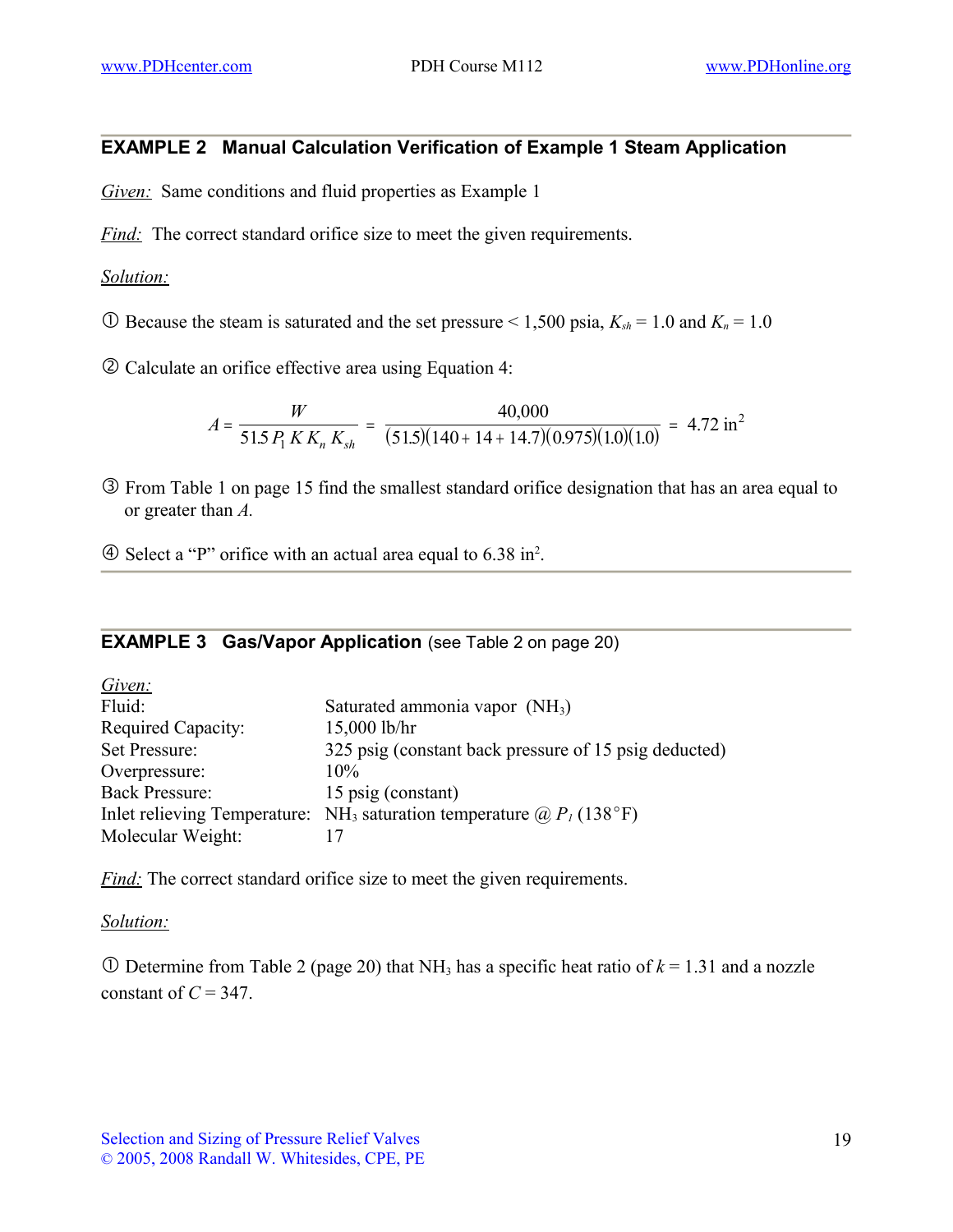| <b>TABLE 2 - RELIEF VAVLE CONSTANTS FOR</b><br><b>COMMON GASES AND VAPORS</b> |                 |                       |  |  |  |
|-------------------------------------------------------------------------------|-----------------|-----------------------|--|--|--|
| <b>GAS OR VAPOR</b>                                                           | $k = c_p / c_v$ | Nozzle constant $(C)$ |  |  |  |
| Air                                                                           | 1.40            | 356                   |  |  |  |
| Ammonia                                                                       | 1.31            | 347                   |  |  |  |
| <b>Benzene</b>                                                                | 1.12            | 329                   |  |  |  |
| <b>Carbon Dioxide</b>                                                         | 1.29            | 346                   |  |  |  |
| <b>Carbon Monoxide</b>                                                        | 1.40            | 356                   |  |  |  |
| Chlorine                                                                      | 1.36            | 352                   |  |  |  |
| <b>Hexane</b>                                                                 | 1.06            | 322                   |  |  |  |
| Hydrogen                                                                      | 1.41            | 357                   |  |  |  |
| <b>Hydrogen Chloride</b>                                                      | 1.41            | 357                   |  |  |  |
| <b>Hydrogen Sulfide</b>                                                       | 1.32            | 349                   |  |  |  |
| <b>Methane</b>                                                                | 1.31            | 348                   |  |  |  |
| Monatomic Gases (A, He, Ne)                                                   | 1.67            | 378                   |  |  |  |
| <b>Natural Gas</b>                                                            | 1.27            | 344                   |  |  |  |
| <b>Nitric Oxide</b>                                                           | 1.40            | 356                   |  |  |  |
| Nitrogen                                                                      | 1.40            | 356                   |  |  |  |
| Oxygen                                                                        | 1.40            | 356                   |  |  |  |
| Propane                                                                       | 1.13            | 330                   |  |  |  |
| <b>Steam</b>                                                                  | 1.32            | 349                   |  |  |  |
| <b>Sulfur Dioxide</b>                                                         | 1.29            | 346                   |  |  |  |
| <b>Toluene</b>                                                                | 1.09            | 326                   |  |  |  |

## **EXAMPLE 3 Gas/Vapor Application** (continued from page 19)

 $\circled{2}$  Find the actual relieving pressure  $P_1$  to be:

 $P_1$  = set pressure + overpressure + atmospheric pressure  $=$  325 + 32.5 + 14.7  $= 372.2$  psia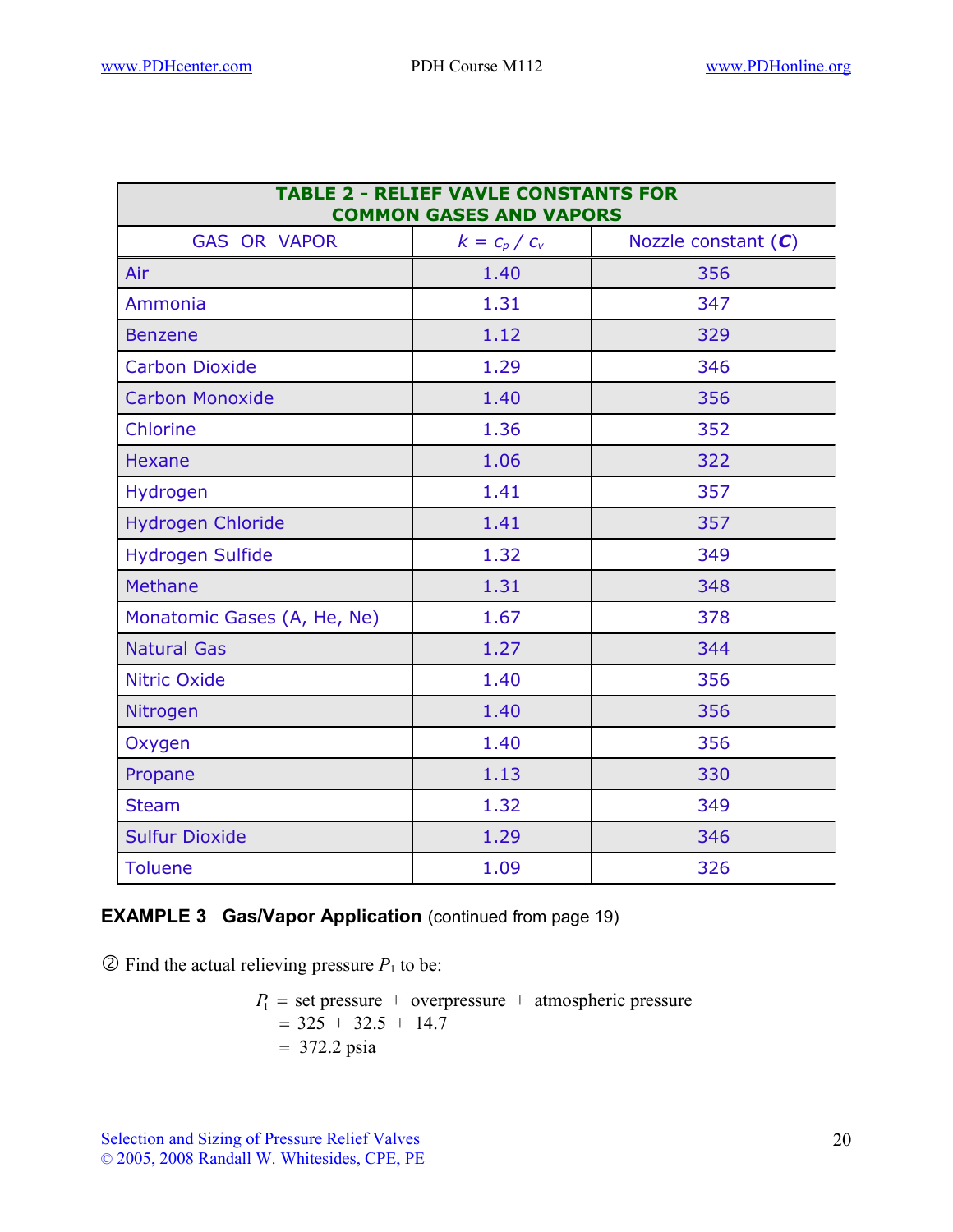Calculate the critical flow pressure as,

$$
P_1\left(\frac{2}{k+1}\right)^{k/(k-1)} = 372.2 \left(\frac{2}{1.31+1}\right)^{1.31/(1.31-1)} = 202 \text{ psia}
$$

Because the back pressure ( $\approx$  30 psia) is less than the critical flow pressure, assume  $K_b = 1.0$ 

- $\textcircled{4}$  Assume that NH<sub>3</sub> is an ideal gas,  $\therefore$  Z = 1.0
- $\circ$  Since a coefficient of discharge is not given, assume *K* = 0.975
- Calculate an orifice effective area using Equation 3:

$$
A = \frac{W\sqrt{TZ}}{CK P_1 K_b \sqrt{M}} = \frac{15,000\sqrt{(138 + 460)(1.0)}}{(347)(0.975)(325 + 32.5 + 14.7)(1.0)\sqrt{17}} = 0.707 \text{ in}^2
$$

 From Table 1 on page 15 find the smallest standard orifice designation that is equal to or greater than *A.*

Select an "H" orifice with an actual area equal to 0.785 in<sup>2</sup> .

## Inlet and Outlet Piping Considerations

While the detailed design or stress analysis of the inlet and outlet piping of pressure relief valves is not within the scope of this course, some important considerations are worth mentioning:

Satisfactory operation of a pressure relief valve requires that it be mounted vertically, preferably on a nozzle at the top of a vessel or on a tee connection on top of a pipeline. The minimum inlet piping size should be equal in size to the pressure relief valve; the length should be minimized to reduce pressure drop and bending moments resulting from the reaction thrust developed from the discharging fluid. A rule of thumb is to design the inlet piping such that the total pressure drop in the inlet piping does not exceed 3% of the valve set pressure. When a single pressure relief valve is installed to protect several vessels, the connecting piping between these vessels should be adequate in size to keep the pressure drop within these limits.

The type of discharge piping selected will depend largely on the hazardous nature of the service and on the value of the fluid that might be lost through a discharge event. For air or non-hazardous gas service, the discharge piping is normally directed vertically and extended such that it does not present a safety concern. Discharge elbows fitted with drain lines are normally used on steam and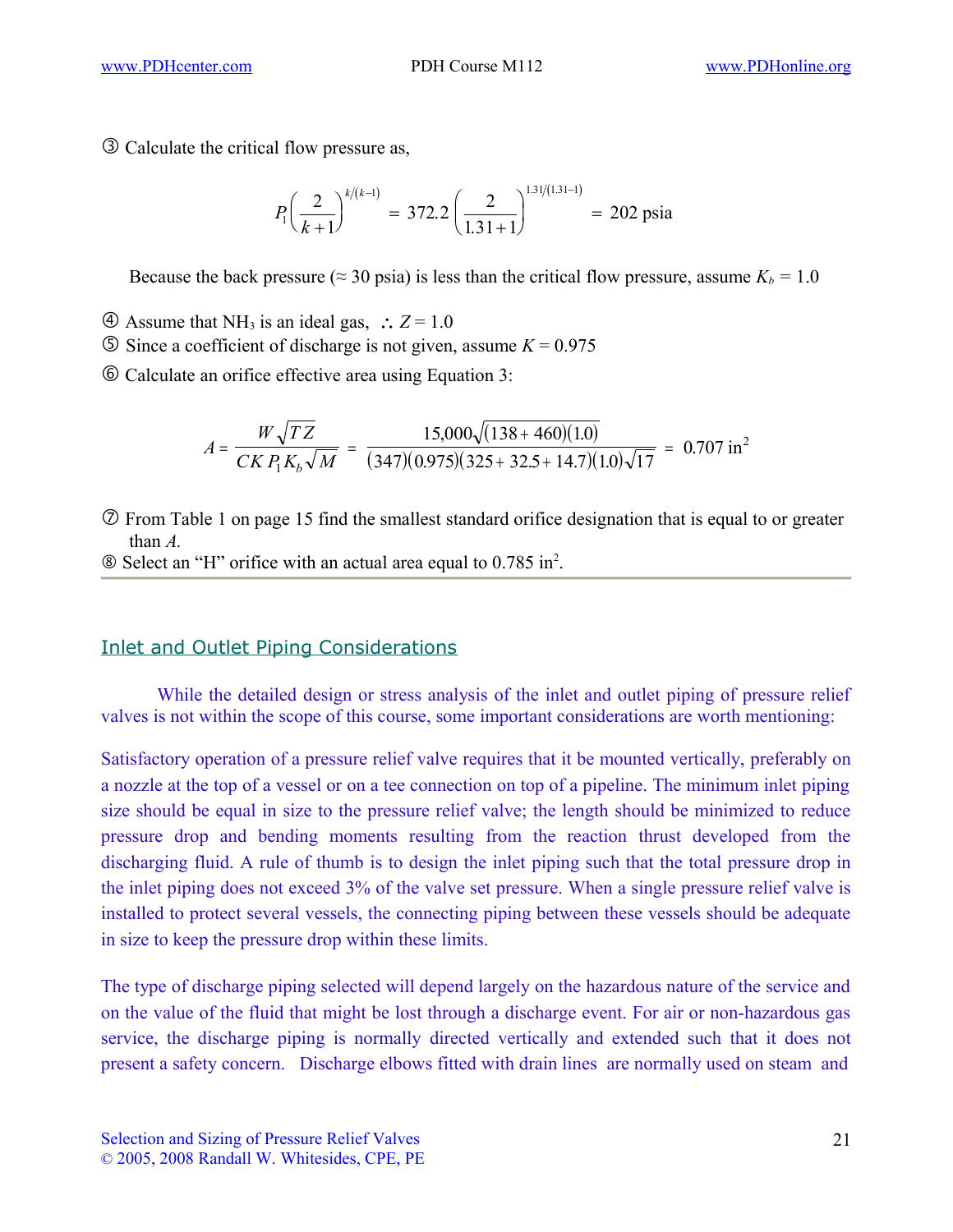



vapor services. The vapor discharge from these elbows is directed into a larger diameter riser pipe that is independently supported. The discharge piping should be extended vertically downward to a suitable drain for non-hazardous liquid service. A closed discharge piping system is required for hazardous services, or services involving expensive chemicals. Collection systems for these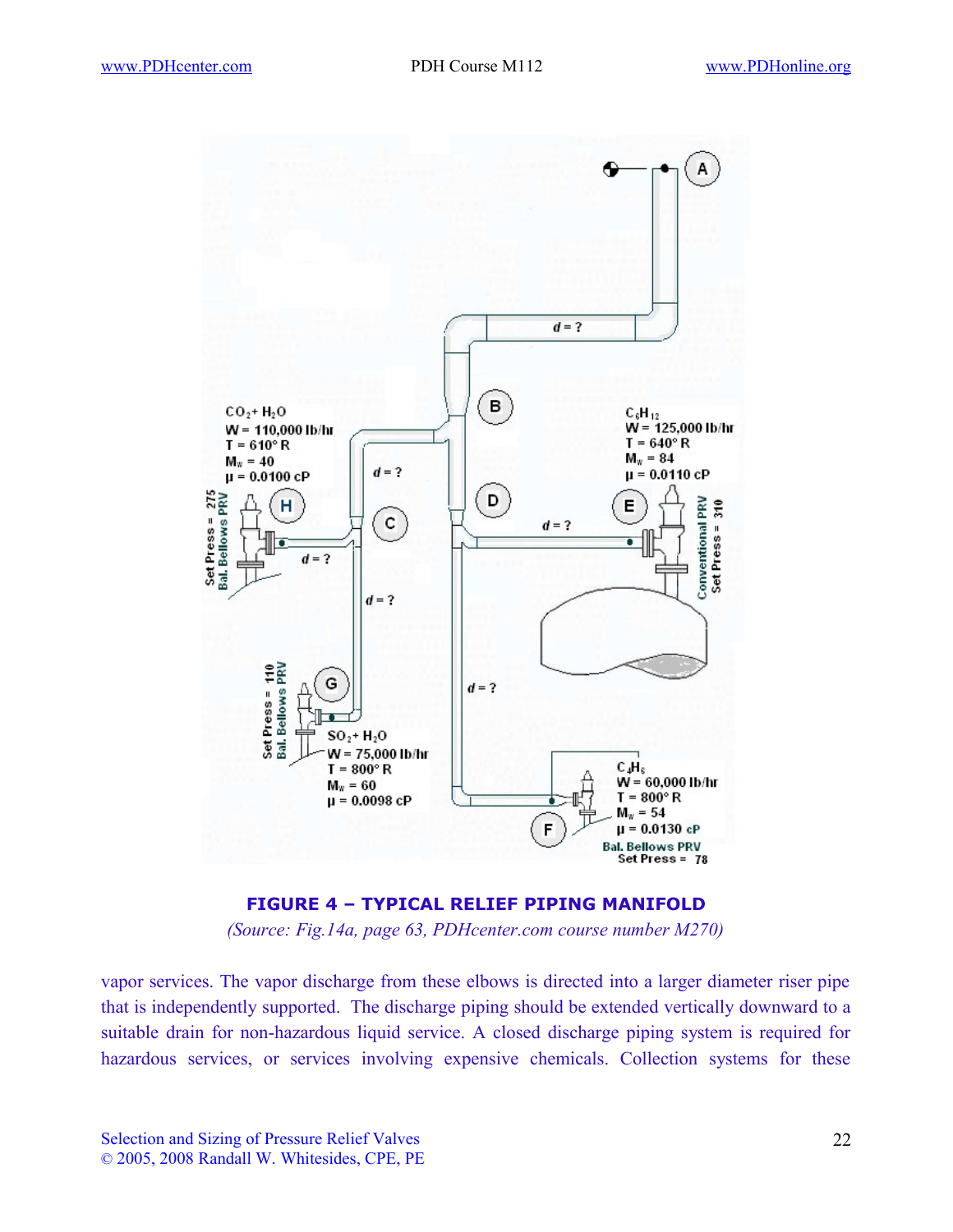categories of fluids may consist of a considerable quantity of piping with numerous pressure relief valves discharging into a common manifold (see Figure 4). The pressure drop through this type of piping system must be calculated accurately, taking into consideration the fact that simultaneous discharge events may occur (see PDHcenter.com course number M270).

The classical methods for pressure drop determination can be employed for both inlet and outlet piping arrangements. Values for the density, velocity, and viscosity of the discharging fluid should be based on the average pressure and temperature of the respective pipe component. The formation of hydrates, polymerization, and fluid solidification in pressure relief valve piping might be an additional concern. A rule of thumb is to design the discharge piping such that the total pressure drop in the outlet piping does not exceed 10% of the valve set pressure.

Supports for pressure relief valve piping should be designed to minimize the transference of pipe loads to the valve body. Allowance shall be made for piping expansion in cases of high-temperature service; valve displacement due to thermal expansion may cause valve leakage or faulty operation. The internal pressure, dead loads, thermal expansions, reaction thrust and the resulting dynamic forces, and resulting bending stresses due to discharging fluid will be exerted on the pressure relief valve inlet and outlet bends and elbows.

Additional considerations are:

- 1. Design discharge piping with clean-outs to preclude internal obstructions;
- 2. Test the piping hydrostatically to 150% of the maximum anticipated pressure of the discharge system;
- 3. Provide covers or caps to prevent the intrusion and accumulation of rain or the entrance of birds or rodents;
- 4. Design piping to be self-draining.

## Viscous Fluid Considerations

The procedure to follow to correct for a viscous fluid, *i.e.* a fluid whose viscosity is greater than 150 centipoise (cP), is to:

1. Determine an initial trial required pressure relief valve orifice size (effective area) discounting any effects for viscosity. This is done by using the standard liquid sizing formula and setting the viscosity correction factor  $K<sub>v</sub> = 1.0$ . Select the standard orifice size letter designation that has an actual area equal to or greater than this effective area.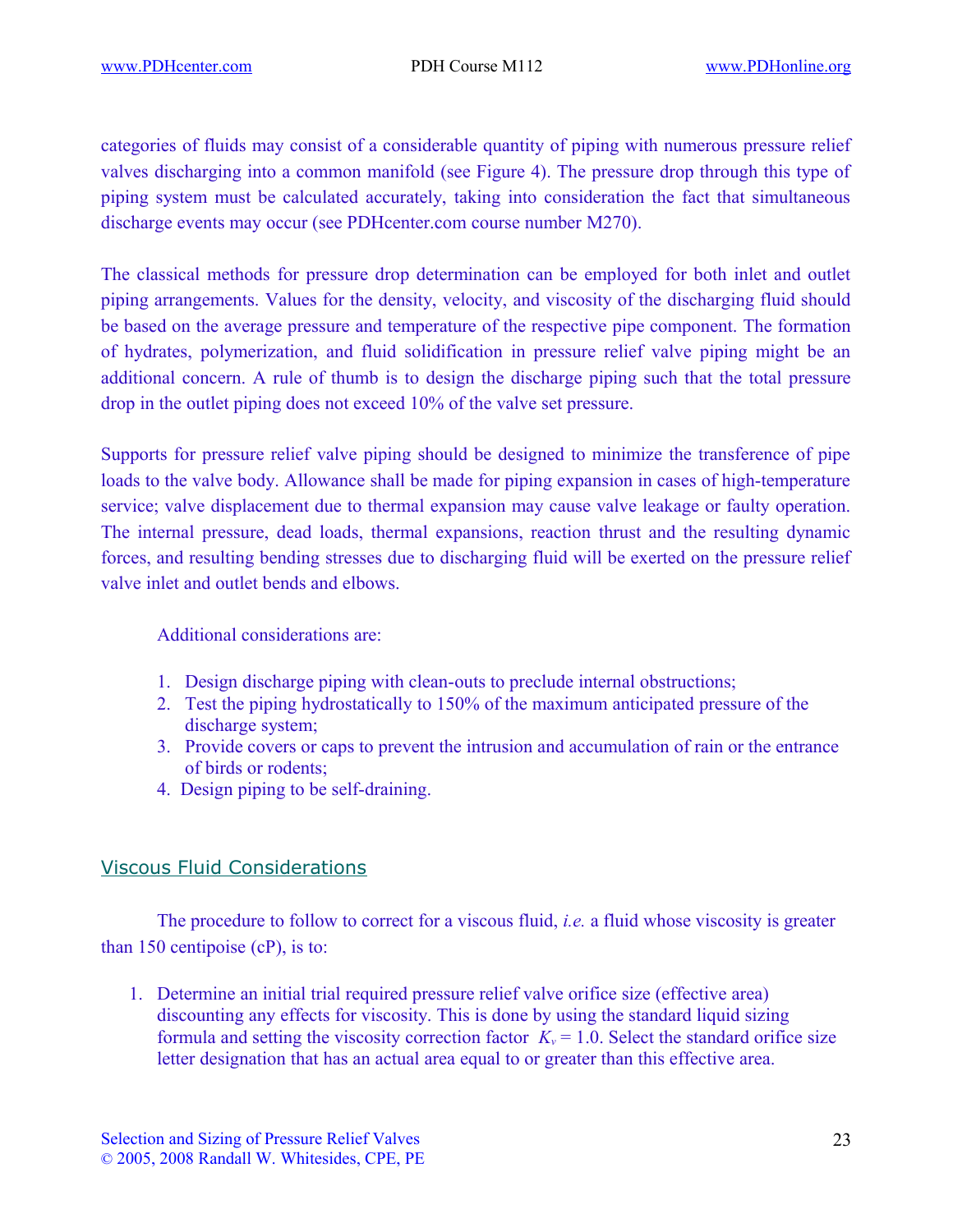2. Use the actual area of the viscous trial size orifice selected in Step 1 to calculate a Reynolds number ( $N_{Re}$ ) using the following formula:

$$
N_{\text{Re}} = \frac{2800 \, G \, Q}{\mu \, A} \tag{7}
$$

3. Use the Reynolds number calculated in Step 2 to calculate a viscosity correction factor *K<sup>v</sup>* from the following equations:

For  $N_{\text{Re}}$  < 200,

$$
K_{\rm v} = 0.27 \ln N_{\rm Re} - 0.65 \tag{8}
$$

For  $N_{\text{Re}}$  200  $\rightarrow$  10,000

$$
K_{\nu} = -0.00777 \left( \ln N_{\text{Re}} \right)^2 + 0.165 \ln N_{\text{Re}} + 0.128 \tag{9}
$$

- 4. Determine a corrected required effective area of the pressure relief valve orifice using the standard liquid sizing formula and the value of  $K_v$  determined in Step 3.
- 5. Compare the corrected effective area determined in Step 4 with the chosen actual orifice area in Step 1. If the corrected effective area is less than the actual trial area assumed in Step 1, then the initial viscous trial size assumed in Step 1 is acceptable. Repeat this iterative process until an acceptable size is found.

#### **EXAMPLE 4 Viscous Liquid Application**

| Given:                       |                 |
|------------------------------|-----------------|
| Fluid:                       | No. 6 Fuel Oil  |
| Required Capacity:           | $1,200$ gal/min |
| Set Pressure:                | $150$ psig      |
| Overpressure:                | 10%             |
| <b>Back Pressure:</b>        | Atmospheric     |
| Inlet relieving Temperature: | $60^{\circ}$ F  |
| Dynamic Viscosity:           | 850 cP          |
| Specific Gravity:            | 0.993           |
|                              |                 |

*Find:* The correct standard orifice size to meet the given requirements.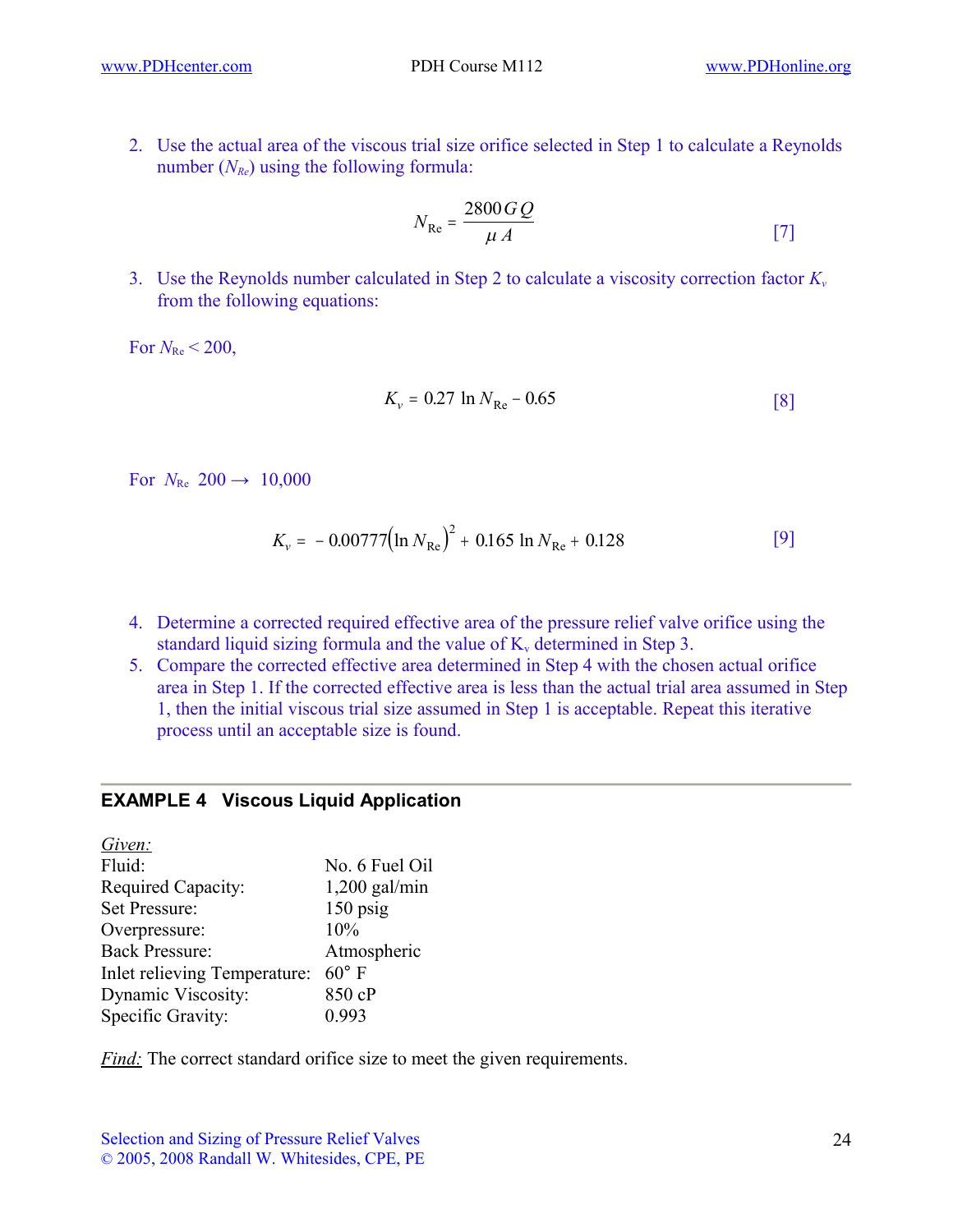*Solution:*

 $\overline{O}$  Since the overpressure is < 25%, determine the correction factor  $K_p$  from Equation 1:

$$
K_p = -0.0014 \left(\% \text{ overpressure}\right)^2 + 0.073 \left(\% \text{ overpressure}\right) + 0.016
$$
  
\n
$$
K_p = -0.0014 \left(10\right)^2 + 0.073 \left(10\right) + 0.016
$$
  
\n
$$
K_p = 0.61
$$

 $\circled{2}$  Select an initial orifice size by setting  $K_v = 1.0$  and using Equation 5. Since the back pressure = 0 then  $K_w = 1.0$ :

$$
A = \frac{Q\sqrt{G}}{27.2 K_p K_w K_v \sqrt{\Delta P}} = \frac{1,200\sqrt{0.993}}{(27.2)(0.61)(1.0)(1.0)\sqrt{150 - 0}} = 5.89 \text{ in}^2
$$

- From Table 1 on page 15 it can be seen that an orifice size designation "P" with an actual area of 6.38 in<sup>2</sup> must be used.
- Using the trial "P" orifice area, calculate the Reynolds number using Equation 7:

$$
N_{\text{Re}} = \frac{2800 \, G \, Q}{\mu \, A} = \frac{(2800)(0.993)(1200)}{(850)(6.38)} = 615
$$

 $\textcircled{S}$  Since  $N_{\text{Re}}$  > 200, use Equation 9 and compute a viscosity correction factor  $K_{\nu}$ :

$$
K_{\nu} = -0.00777 \left( \ln N_{\text{Re}} \right)^{2} + 0.165 \ln N_{\text{Re}} + 0.128
$$
  
\n
$$
K_{\nu} = -0.00777 (6.422)^{2} + 0.165 (6.422) + 0.128
$$
  
\n
$$
K_{\nu} = 0.87
$$

 $\odot$  Compute a corrected orifice effective area based on the now known value of  $K_v$ :

$$
A = \frac{Q\sqrt{G}}{27.2 K_p K_w K_v \sqrt{\Delta P}} = \frac{1,200\sqrt{0.993}}{(27.2)(0.61)(1.0)(0.87)\sqrt{150 - 0}} = 6.76 \text{ in}^2
$$

 $\oslash$  Since the corrected orifice effective area (6.76 in<sup>2</sup>) is greater than the selected trial orifice area  $(6.38 \text{ in}^2)$ , the "P" orifice is unacceptable. Select the next larger size orifice  $(Q)$  with an area of 11.05 in<sup>2</sup> for this viscous application.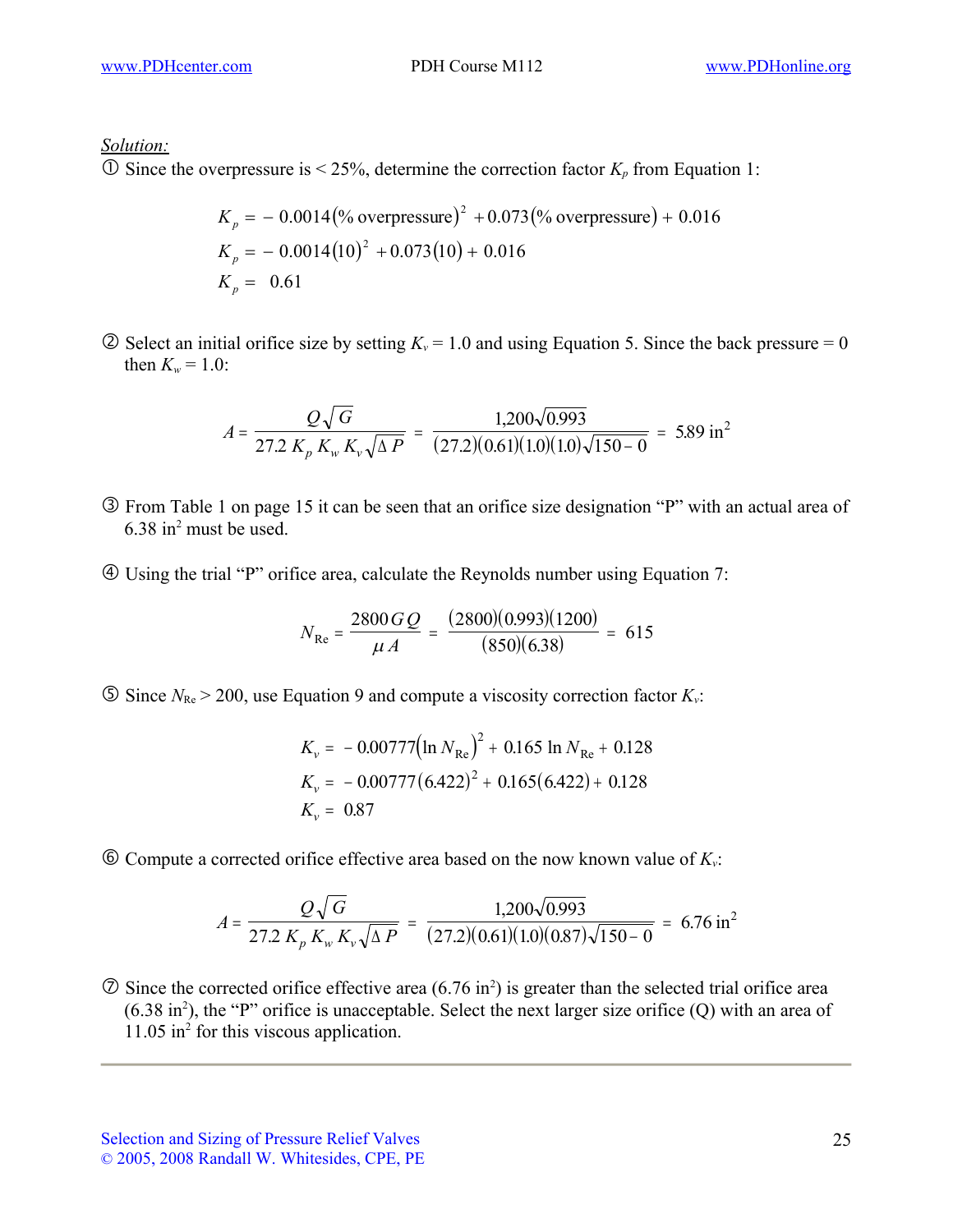### Two-Phase Flow Ramifications

In recent years, methodologies originally used to determine pressure relief valve orifice areas have come under increasing scrutiny. Research into current design codes and practices for pressure relief valves has shown that the commonly applied calculations methods may underestimate relief capacity. Newer more theoretically sound models are now being developed. Because flashing-liquid (two-phase) flow is so commonplace in the chemical process industries, this subject is at the forefront of the developmental effort.



The flow occurring in a pressure relief valve is complex. To select an appropriate model, several factors such as flow patterns, phase distribution, flow conditions, and fluid properties must be considered concerning the nature of the fluid. There are a wide variety of theoretical models which apply to two-phase flow. Each model has limitations and while a particular model may work well under certain conditions, it may not be applicable in others. In some special processes, it has even been determined that some two-phase flow is in fact three phase, *i.e.* solid, liquid and gas, flow.

Because two-phase flow generally has a decreased flow capacity compared to single-phase flow, greater relief orifice area often is required for two-phase flow. Sizing technology that is no longer considered adequate or appropriate can be

problematic. Oversizing can be as detrimental as under sizing. Oversizing a pressure relief valve with two-phase flow can have dangerous consequences. Excessive fluid flashing on the downstream side of an oversized pressure relief valve can cause back pressure buildup to the point that the relief device function is impaired. The result could be a catastrophic vessel failure.

Recent research conducted by AIChE's Design Institute for Emergency Relief Systems (DIERS) has indicated that the API method of sizing pressure relief valves for two-phase flow leads to undersized valves in comparison with homogenous equilibrium models (HEM) under certain conditions. The HEM treats the flashing two-phase flow mixture much like a classical compressible gas while undergoing an adiabatic expansion with thermodynamic equilibrium in both phases. The HEM yields conservative estimates of the flow capacity in a pressure relief valve.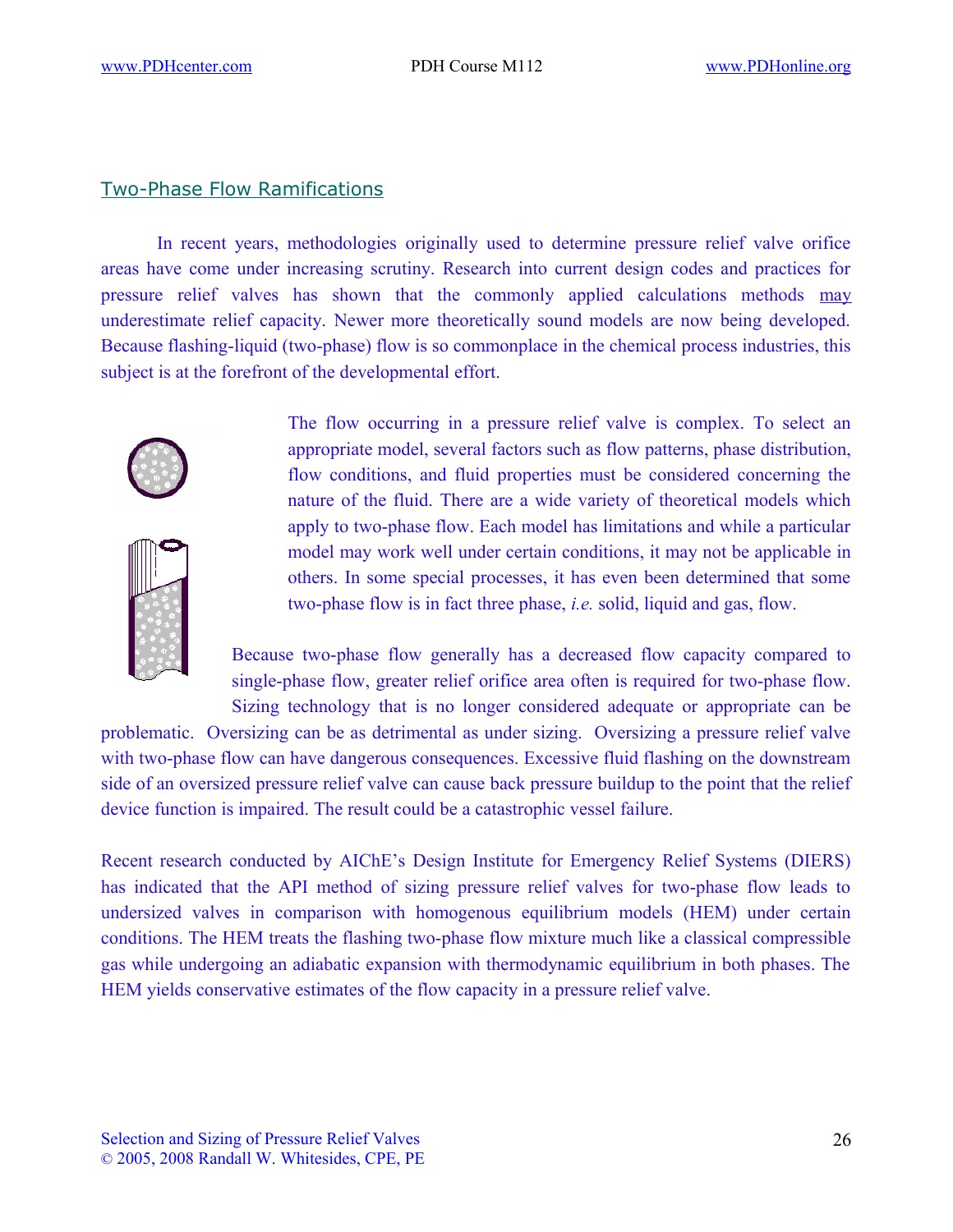## **Summary**

The adequacy of any safety relief system is subject to certain conditions that are the principal basis for the design. Determination of the correct required relieving capacity is often the most obtuse step in the design process. For this reason, knowledge of sophisticated failure probability and evaluation techniques such as fault-tree analysis is important in making correct

decisions regarding process upset severity. While the tired and true methods for pressure relief valve sizing are probably adequate, and generally produce conservative results, increased knowledge in the field of two-phase hydraulics, highlighted by test work and information published by groups such as AIChE's DIERS, should be considered in any design of a pressure relief system.

Pressure relief valves should be designed to passively protect against a predetermined set of "worst-case" conditions and should be installed to react to these conditions regardless of daily operational activities.

For each piece of equipment requiring overpressurization protection, a credible worst-case scenario should be defined. For a given vessel, several plausible scenarios may exist – from external fire to various

operating contingencies, such as overfill or vessel swell conditions. System overpressurization is assumed to be caused by the controlling scenario. Most controlling scenarios are loaded with conservative assumptions that are never achieved in actual operating conditions. It is the controlling scenario relieving rate that dictates the pressure relief valve size. If sized correctly, the pressure relief valve should have enough discharge capacity to prevent the pressure in the pressure vessel rising 10% above its maximum allowable working pressure.

In addition to liquids, the scope of this course has been limited to all vapor flow. It is applicable when it is known that only vapor will be present or when the liquid portion is assumed to completely flash. Where mixed flow is present, and the total mass quantity (flow rate) is known, an all vapor model should yield conservative results. It may be prudent to be conservative given the uncertainly of two-phase prediction models.

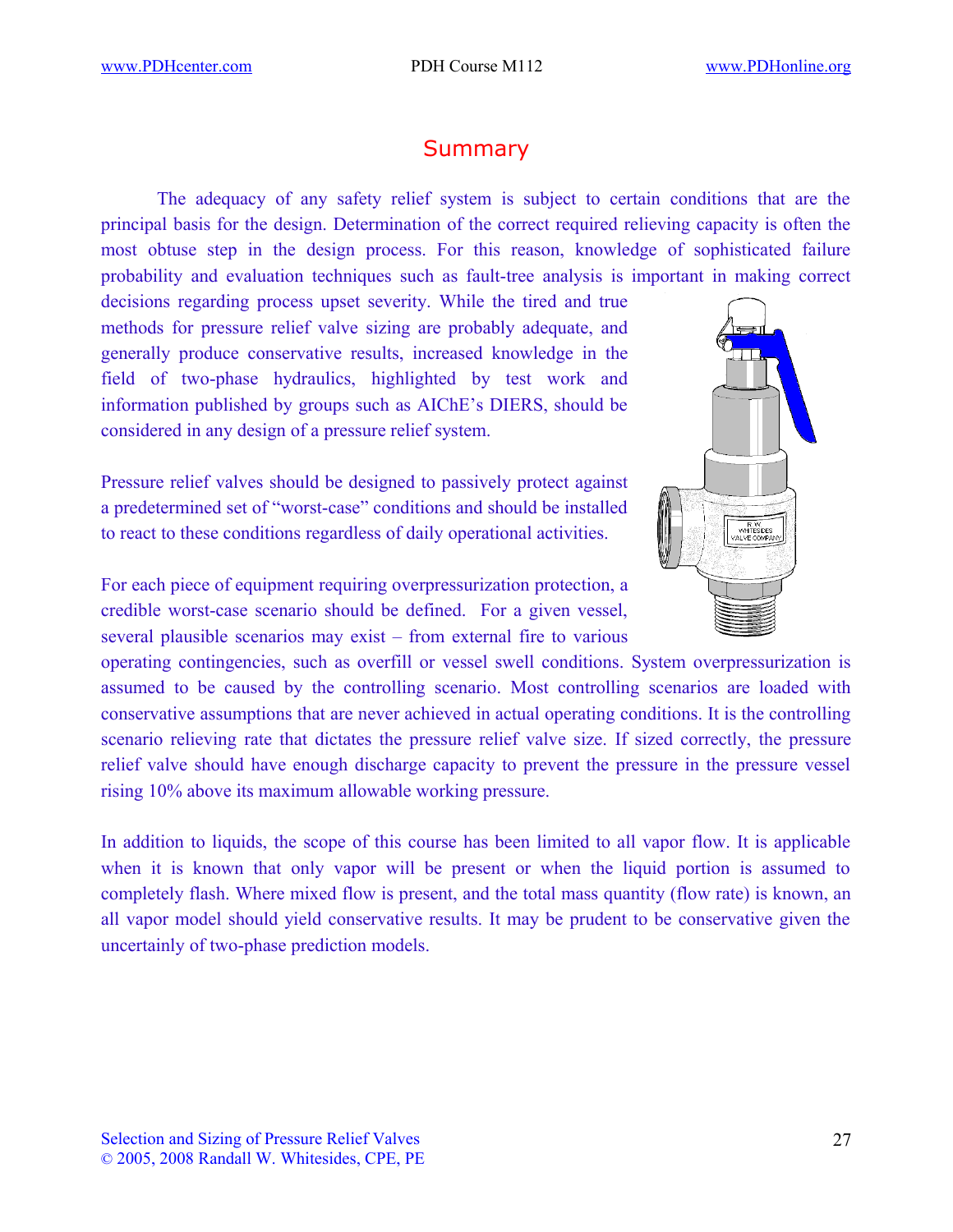## Additional Resources

The student should read/review Reference 2 paragraphs UG-125 through UG-137 when designing pressure relief systems and selecting and sizing pressure relief valves.

The American Society of Mechanical Engineers American Petroleum Institute Two Park Avenue 200 Massachusetts Avenue NW New York, NY 10016-5990 Washington, DC 20001-5571 800-843-2763 (U.S/Canada) 202-682-8000 Email: [CustomerCare](mailto:infocentral@asme.org)@asme.org Website: www.api.org

## **Glossary**

This section contains common and standard definitions related to pressure relief valves. It is in accordance with generally accepted terminology.

*accumulation –* a pressure increase over the maximum allowable working pressure (MAWP) of the equipment being protected, during discharge through the pressure relief valve, usually expressed as a percentage of MAWP. Compare with *overpressure*.

*actual discharge area –* the net area of a selected orifice which dictates the pressure relief valve relieving capacity.

*back pressure –* the static pressure existing at the outlet of a pressure relief valve due to pressure in the discharge system.

*balanced safety relief valve –* a pressure relief valve which incorporates means of minimizing the effect of back pressure on the operational characteristics (opening pressure, closing pressure, and relieving capacity).

*blowdown* – the difference between actual lifting pressure of a pressure relief valve and actual reseating pressure expressed as a percentage of set pressure.

*blowdown pressure* – the value of decreasing inlet static pressure at which no further discharge is detected at the outlet of a pressure relief valve after the valve has been subjected to a pressure equal to or above the lifting pressure.

*built-up back pressure* – pressure existing at the outlet of a pressure relief valve caused by the flow through that particular valve into a discharge system.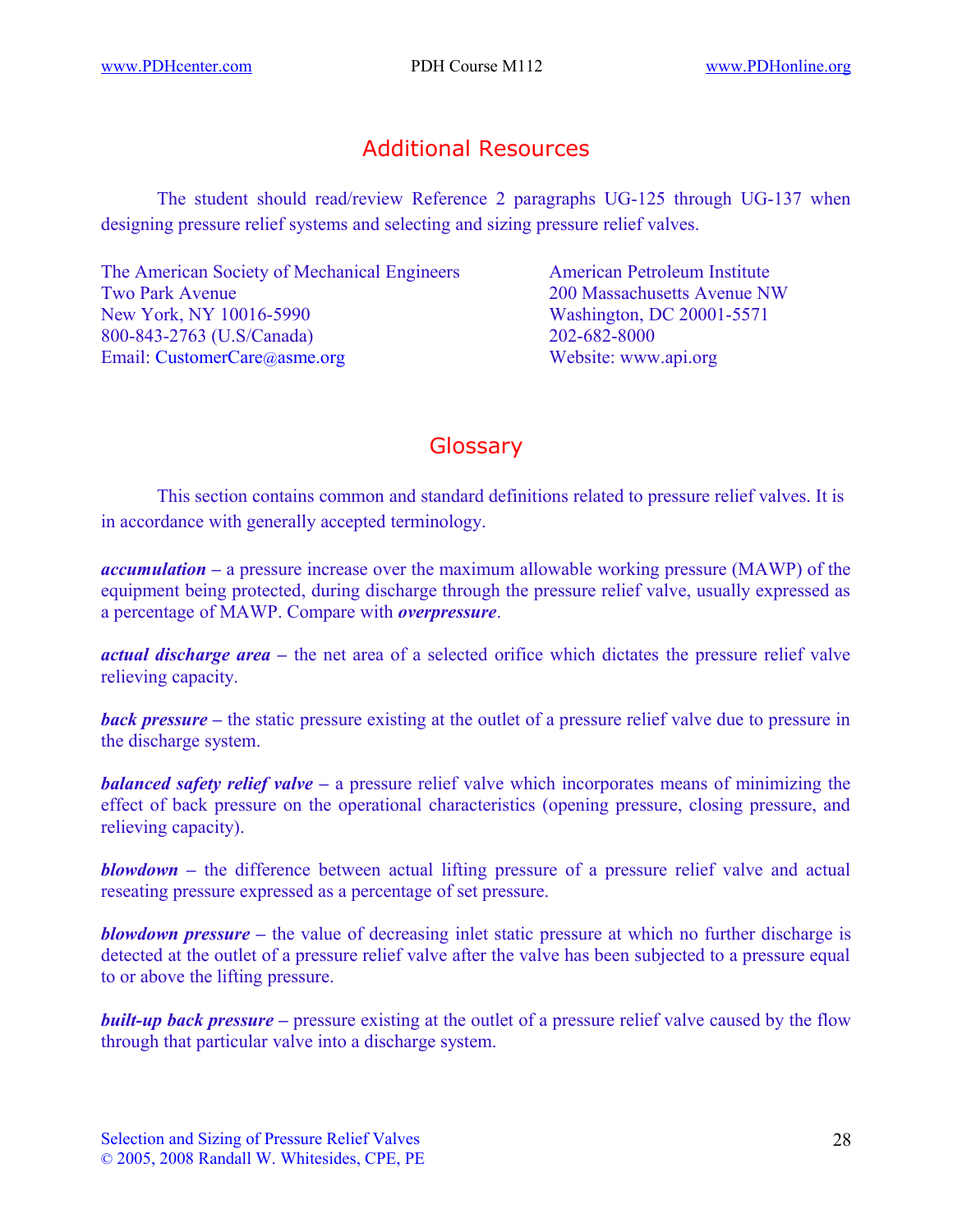*chatter –* the abnormal rapid reciprocating motion of the movable parts of a pressure relief valve in which the disc contacts the seat.

*closing pressure –* the value of decreasing inlet static pressure at which the valve disc reestablishes contact with the seat or at which lift become zero.

*coefficient of discharge –* the ratio of the measured relieving capacity to the theoretical relieving capacity.

*constant back pressure –* a superimposed back pressure which is constant with time.

*conventional safety relief valve –* a pressure relief valve which has its spring housing vented to the discharge side of the valve. The operational characteristics (opening pressure, closing pressure, and relieving capacity) are directly affected by changes in the back pressure on the valve.

*design pressure* – the value selected for the design of equipment for the most severe condition of coincident pressure and temperature expected in normal operation, with provision for a suitable margin above these operating conditions to allow for operation of the pressure relief valve. The design pressure usually becomes the maximum allowable working pressure.

#### *discharge area – see actual discharge area.*

*effective discharge area –* a computed area of flow through a pressure relief valve, contrasted to actual discharge area. For use in recognized flow formulas to determine the required capacity of a pressure relief valve.

#### *flow capacity – see rated relieving capacity.*

*flow-rating pressure* – the inlet static pressure at which the relieving capacity of a pressure relief valve is measured.

*inlet size* – the nominal pipe size of the inlet of a pressure relief valve, unless otherwise designated.

*lift* – the actual travel of the disc away from the closed position when a valve is relieving.

*maximum allowable working pressure*  $- (1)$  the pressure determined by employing the allowable stress values of the materials used in the construction of the equipment. It is the least value of allowable pressure value found for any part of a piece of equipment for a given temperature. The equipment may not be operated above this pressure and consequently, it is the highest pressure at which the primary pressure relief valve is set to open. (2) the maximum gauge pressure permissible at the top of a pressure vessel in its normal operating position at the designated coincident temperature specified for that pressure.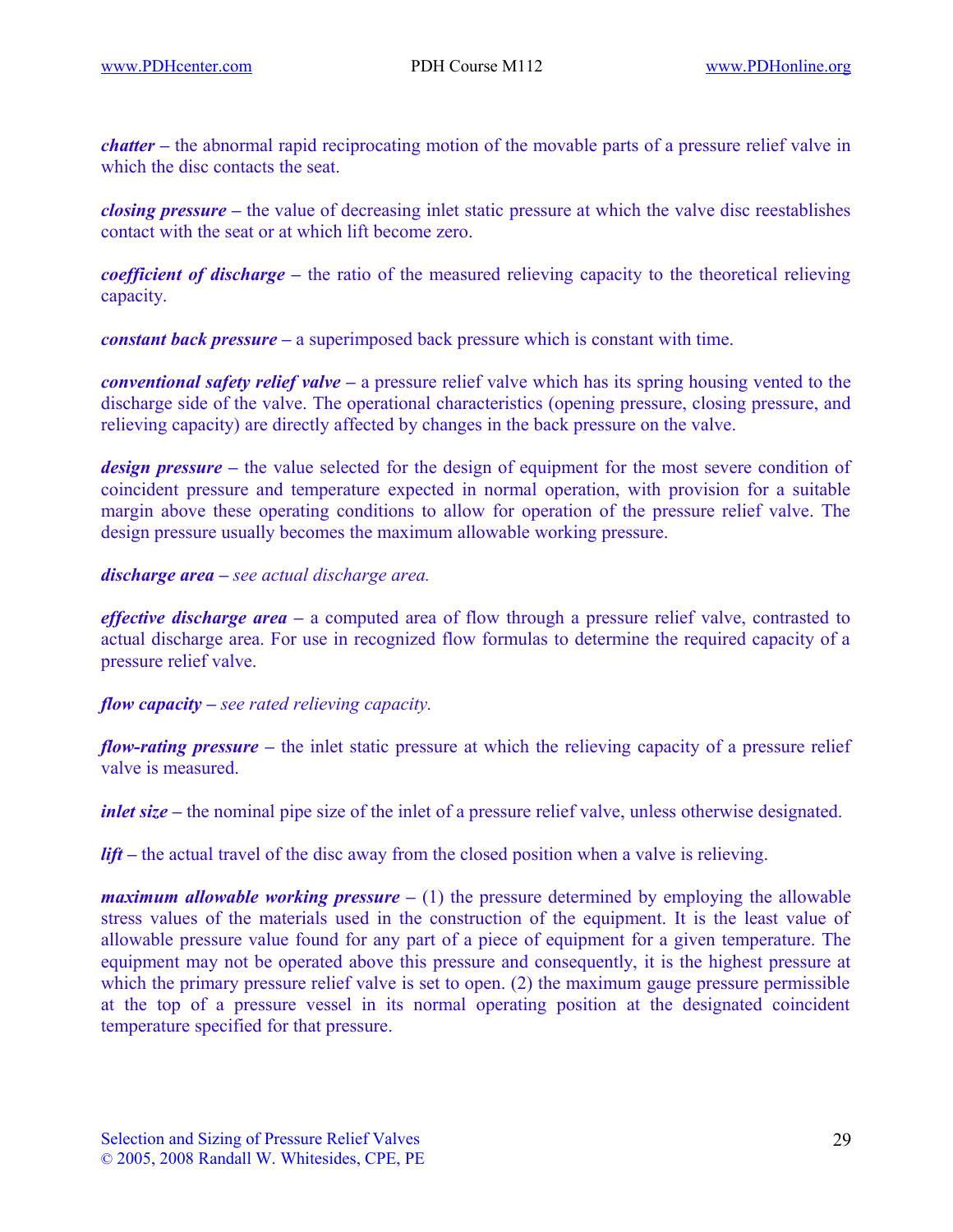*nozzle constant, nozzle coefficient* - a variable (*C* ) in the standard gas and vapor sizing formula which is dependent on the specific heat ratio of the fluid. See equation 3 and Table 2.

*operating pressure –* the service pressure to which a piece of equipment is usually subjected.

*orifice area – see actual discharge area*

*outlet size* – the nominal pipe size of the outlet of a pressure relief valve, unless otherwise designated.

*overpressure –* a pressure increase over the set pressure of a pressure relief valve, usually expressed a percentage of set pressure. Compare with *accumulation*.

*pilot-operated pressure relief valve –* a pressure relief valve in which the major relieving device is combined with and is controlled by a self-actuated pressure relief valve.

*pressure relief valve –* a generic term for a re-closing spring-loaded pressure relief device which is designed to open to relieve excess pressure until normal conditions have been restored.

*rated relieving capacity –* that portion of the measured relieving capacity permitted by the applicable code of regulation to be used as a basis for the application of a pressure relief valve.

*relief valve – a pressure relief valve actuated by inlet static pressure and having a gradual lift* generally proportional to the increase in pressure over opening pressure. It is primarily used for liquid service.

*relieving pressure* – set pressure plus overpressure.

*safety valve –* a pressure relief valve actuated by inlet static pressure and characterized by rapid opening or pop action. It is normally used for steam and air service.

*safety relief valve –* a pressure relief valve characterized by rapid opening or pop action, or by opening in proportion to the increase in pressure over the opening pressure, depending on the application. It may be used in either liquid or compressible fluid applications based on configuration.

*set pressure –* the value of increasing inlet static pressure at which a pressure relief valve begins to open.

*superimposed back pressure –* the static pressure existing at the outlet of a pressure relief valve at the time the valve is required to operate. It is the result of pressure in the discharge system from other sources.